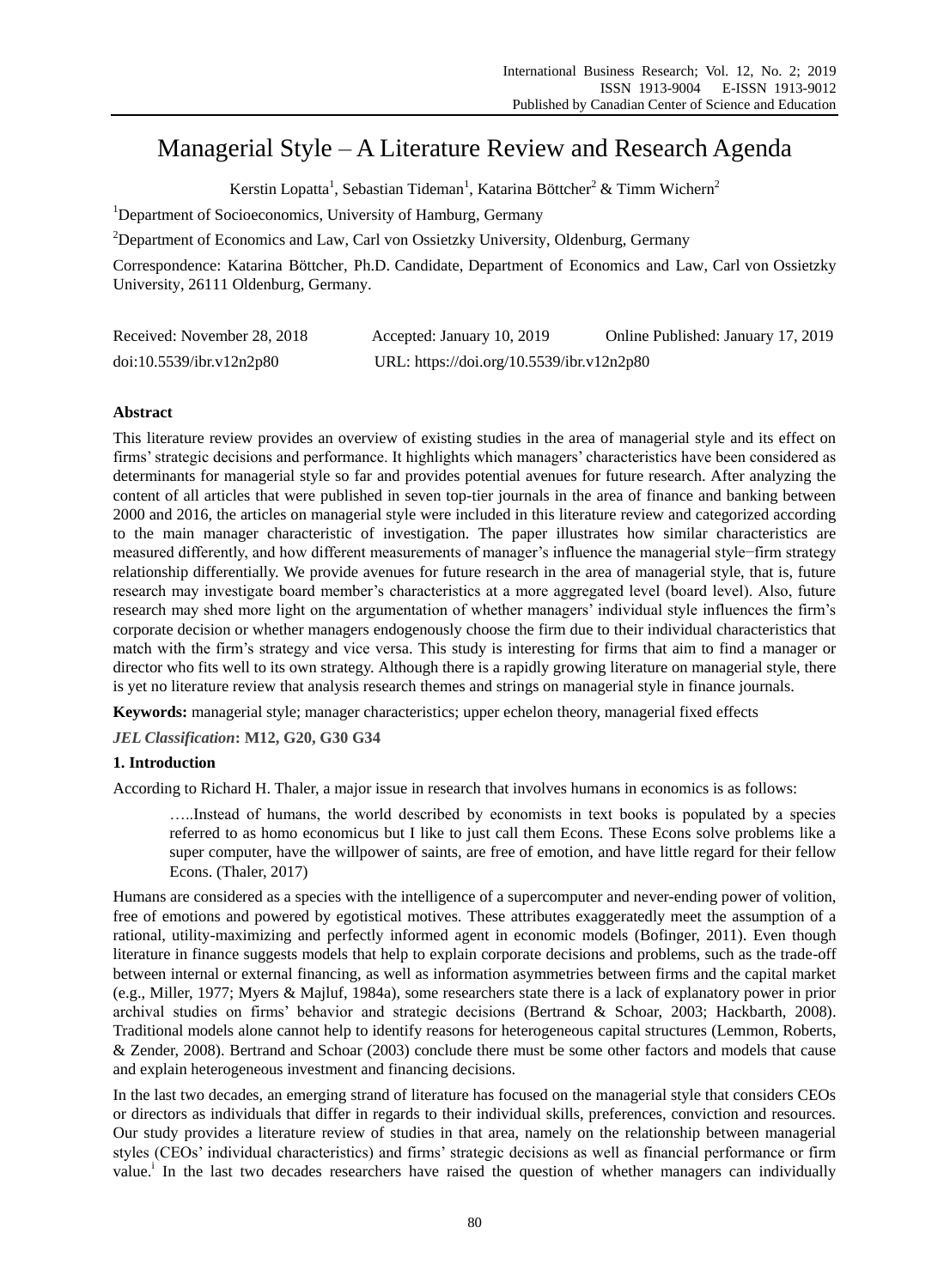influence a firm. Bertrand and Schoar (2003) refer to this influence as the so-called "Managerial Style".

Although there is a rapidly growing literature on managerial style, there is yet no literature review that analysis research themes and strings on managerial style in finance journals. Quite close to this goal is the study of Pugliese et al. (2009), who provide a literature review on the boards−firm strategy relationship. But as their main focus are the involvement of boards at an institutional level and not board member's characteristics, we believe to contribute to the finance literature considerably. In this paper, we shed light on what the main challenges and potential future opportunities are. In doing so, we focus on studies that investigate the link between the CEOs' managerial style and the firms' investment, financing and/or organizational strategy as well as the firms' financial performance. In detail, we review 106 peer-ranked articles that were published in seven top-tier journals in the area of finance and banking between 2000 and 2016. Even though we limit our review to finance and banking related top-tier journals, our study identifies research gaps and provides avenues for future research.

The paper is structured as follows. After a short introduction, we provide a brief overview of relevant theories and our hypothesis development in Section 2, followed by our methodological approach in Section 3. The main part of the paper is the review of prior research. The paper ends with a discussion section that includes a research agenda and a short conclusion.

## **2. Theory and Hypothesis**

#### *2.1 Theoretical Background*

According to Bertrand and Schoar (2003), most finance and investment literature is based on a neoclassical perception of firms, whereby management teams are assumed to be homogeneous. In line with Thaler (2017), the underlying mechanism of a neoclassical theory sees the homo economicus as an axiom that is perfectly substitutable due to their rational decisions (Bertrand & Schoar, 2003). In line with this, agency theory is based on the assumption that agents are interested in maximizing their profits. However, from an agency perspective, market participants are exposed to information asymmetries and agency problems that cause market imperfections and lead to investment inefficiencies (Hubbard, 1998; Stein, 2003). Referring to this, prior literature argues the heterogeneous behavior of firms is caused by different magnitudes and distinctions of corporate governance mechanisms (Shivdasani & Yermack, 1999). Shivdasani and Yermack (1999) find that the CEO's involvement enables the CEO to follow his/her own interest, which is associated with poor corporate governance. Nevertheless, their study underlies the assumption that CEOs are homogeneous and do not differ in terms of skills, preferences and conviction. Even though literature in finance suggests models that help to explain corporate decisions and problems such as the trade-off between internal or external financing as well as information asymmetries between firms and the capital market (e.g., Miller, 1977; Myers & Majluf, 1984), some researchers point out a lack of explanatory power in prior archival studies on firms' behavior and strategic decisions (Bertrand & Schoar, 2003; Hackbarth, 2008). Moreover, traditional models alone cannot help to identify reasons for heterogeneous capital structures (Lemmon et al., 2008). Agency theory largely ignores the possibility that agency problems can vary on the individual level, including firms and CEOs (Yim, 2013). Consequently, there must be some other factors and models that cause and explain heterogeneous investment and financing decisions (Bertrand and Schoar, 2003).

In contrast to most prior theoretical models, Hambrick and Mason's (1984) "Upper Echelon" theory provides researchers with a theoretical framework for analyzing the role of a CEO's individual characteristics in the context of corporate decision-making. The Upper Echelons theory is based on two elements: (1) CEOs' strategic decisions depend on their individual interpretation of the situation; (2) the CEO's individual interpretation is a function of his or her background characteristics, such as experiences, personality and personal values (Hambrick and Mason, 1984; Hambrick, 2007). Hence, the CEO's interpretation of a situation is biased due to his or her personality and different CEOs would decide differently in equal situations. Consequently, the extent to which a CEO acts rationally is limited, as it depends on their personal perception. The process of strategic choices is presented in Figure 1.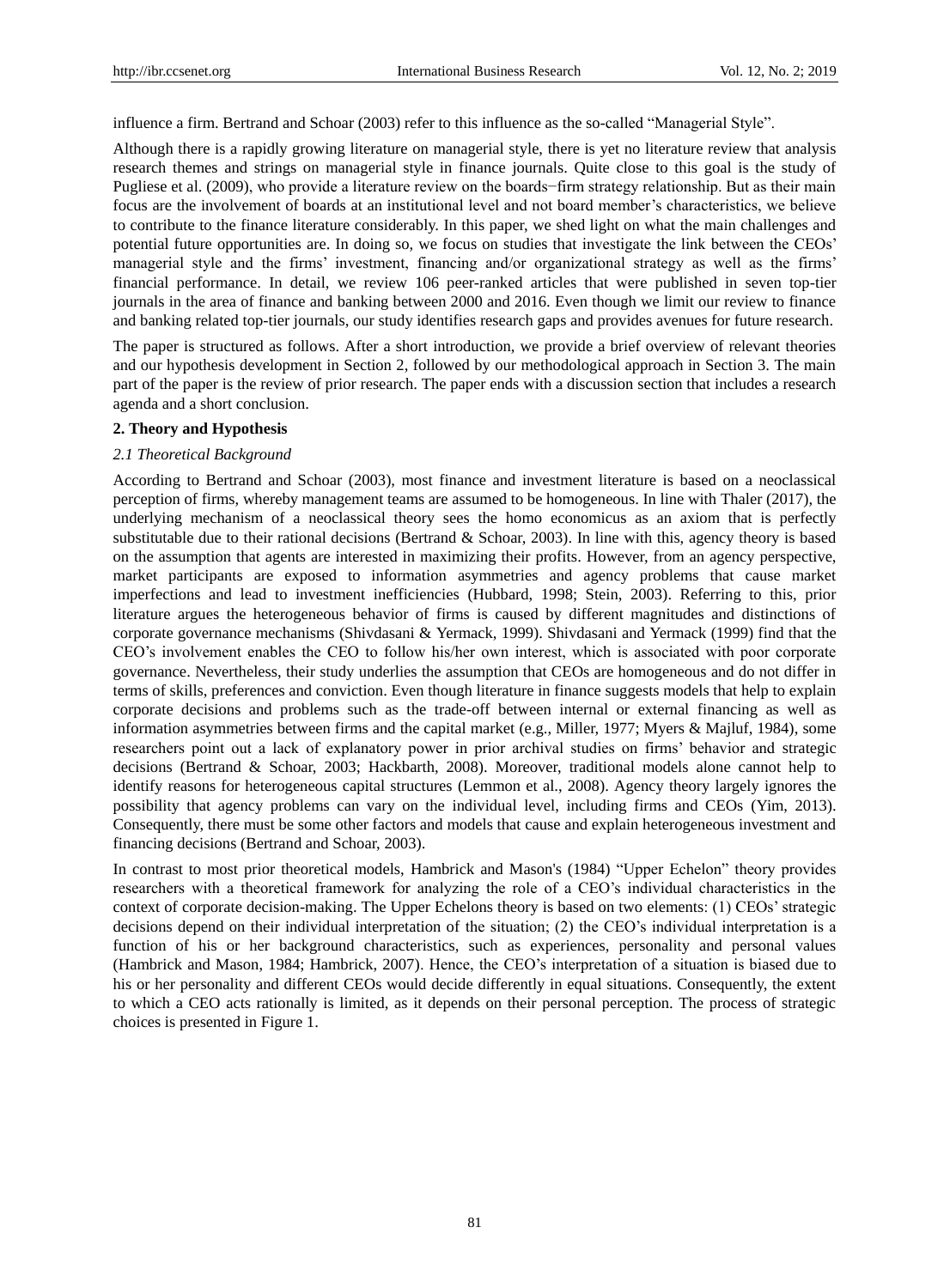



*Note.* Figure 1 presents the theoretical framework provided by Hambrick & Mason (1984): 195.

As presented in Figure 1, the situation ("all potential environmental and organizational stimuli") is processed based on the CEO's Cognitive Base and Values (Hambrick & Mason, 1984). The cognitive base is the psychological dimension and difficult to observe. Therefore, Hambrick and Mason (1984) add on observable characteristics including age, professional experience (prior workplaces and different operational departments), education, socio-economic background and financial position (benefit plans and shareholding), as well as group-heterogeneity. The Upper Echelons Theory refers to the differences between members of the whole management team which is expected to have more explanatory power compared to focusing on a CEO as a standalone individual within a firm (Hambrick & Mason, 1984). Indeed, the group's heterogeneity is relevant in psychological theories that consider the so-called "groupthink" effect. Thus, in homogeneous management teams, decisions can be made faster due to similarity in terms of characteristics such as age and education.

## *2.2 Hypothesis Development*

Bertrand and Schoar (2003) identify two possible arguments as to why managerial styles do affect firms in the context of strong or weak corporate governance systems: on the one hand, in poor corporate governance mechanisms, the influence of individual managerial styles would be easier and stronger compared to firms with strong corporate governance, thus, firms' decisions can be influenced by individual managerial styles. On the other hand, it can be argued that the impact of managerial styles depends on the matching-quality between CEO and firm. Hambrick and Mason (1984) argue that firms benefit from management homogeneity in an economically stable environment. In contrast, heterogeneity would be beneficial for firms during times of change and upheavals, where heterogeneous discussions promote new ideas and innovation. Overall, we follow the on the Upper Echelons theory based argumentation (e.g., Bertrand and Schoar, 2003; Hambrick and Mason, 1984) suggesting differences in managers' cognitive bias and values affect their individual skills, preferences, conviction and resources which in turn also affect firm outcome. Referring to the question whether managers can individually influence a firm, referring to the so-called "Managerial Style", leads us to the following hypothesis:

H1. Managerial styles are related to firm outcomes

## **3. Method**

## *3.1 Selection of Journals and Papers*

In order to test this hypothesis, we examine the evolving literature on managerial style. Thereby, we only focus on peer-reviewed studies published in finance journals, regardless of their impact factor which is in line with other literature reviews (e.g., Seglen, 1994; Pugliese et al., 2009). As mentioned in the beginning of this paper, we focus on top-tier finance journals. We select all "A+"- and "A"- ranked journals based on recent journal rankings within the banking and finance category (e.g. the Financial Times 50 and the VHB\_JOURQUAL 3 ranking of July 1st, 2017). We do not cover journals in the field of general, operational and strategic management or accounting journals due to capacity constraints of this literature review. Future studies may also identify research strings on managers in these journals. The distribution of papers across journals is presented in Table 1.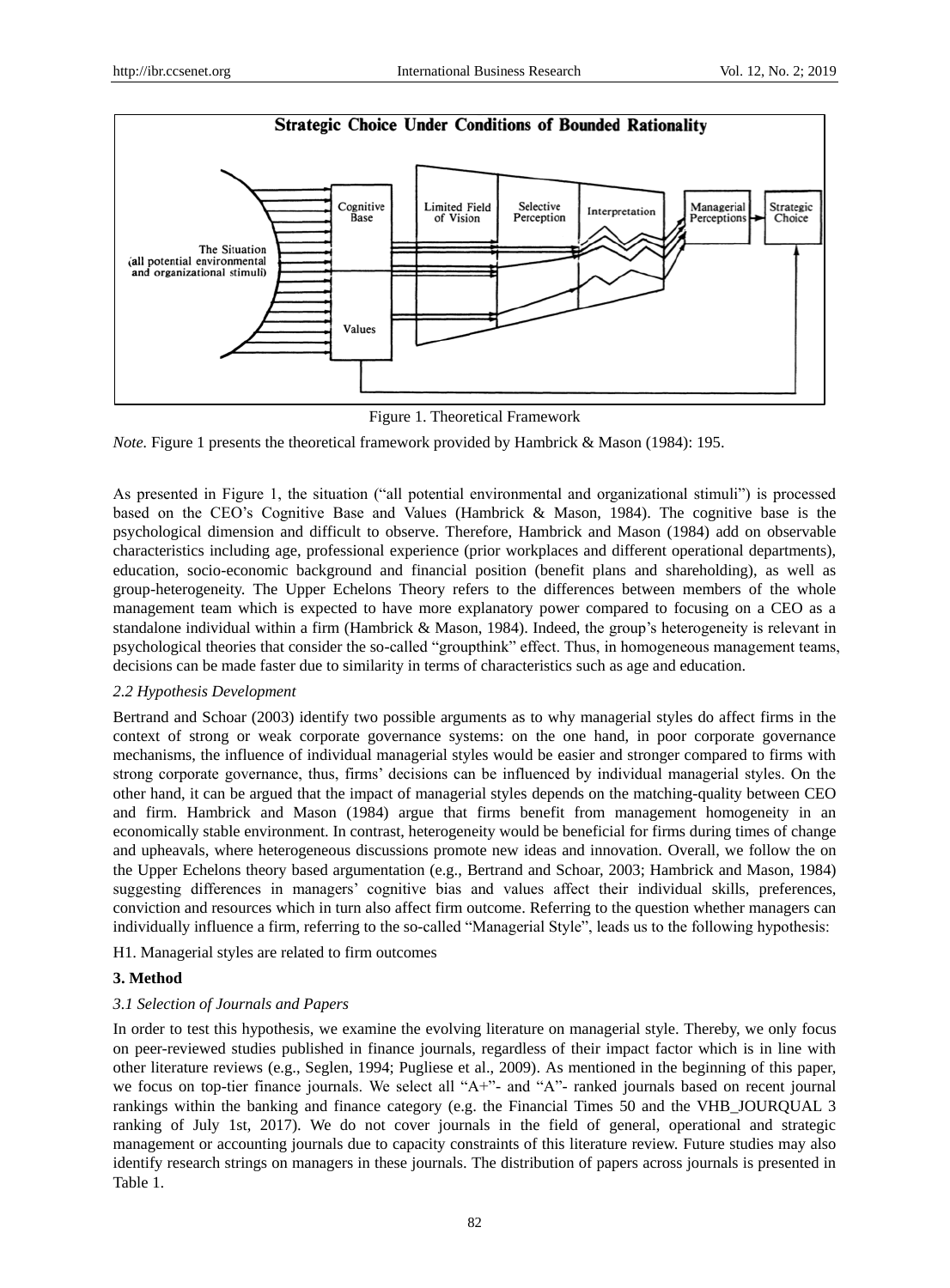#### Table 1. Distribution across Finance Journals

| Journal                                        | Rating       | Number of<br><b>Articles</b> |
|------------------------------------------------|--------------|------------------------------|
| Journal of Financial Economics                 | $A+$         | 34                           |
| Journal of Banking & Finance                   | А            | 22                           |
| The Journal of Finance                         | $A+$         | 17                           |
| The Review of Financial Studies                | $A+$         | 15                           |
| Journal of Financial and Quantitative Analysis | A            | 14                           |
| Review of Finance                              | A            |                              |
| Journal of Financial Intermediation            |              |                              |
|                                                | <b>Total</b> | 106                          |

*Note.* This table presents the number of papers per journal that were considered in this literature review. This literature review is limited to top-tier finance ("A+"- and "A") ranked journals based on recent journal rankings within the banking and finance category (e.g. the *Financial Times* 50 and the *VHB\_JOURQUAL* 3 ranking of July 1<sup>st</sup>, 2017).

We do not include the Journal of Economic Dynamics & Control and Journal of Money, Credit and Banking because they do not cover research on manager's characteristics. In the next phase, we searched for paper publications regarding managerial style by screening all articles in the selected journals. Instead of using an automated content analysis based on keywords, which is exposed to the risk of missing out important articles, we read at least all articles' abstracts and the introduction. This provides us with two advantages. First, this reduces the risk that we leave out important articles as it could occur when using an automated content analysis. Second, it enables us to classify and structure the articles according to their main subject of investigation. We limit the review of articles to the ones that document results or output arising from CEO characteristics (output side) or managerial styles, as, for example, effects on the firm's strategic decision or firm performance. Also, we exclude papers that do not document effects arising from CEO characteristics, but focus on the input side, such as bonus plans (Engelberg et al. 2012a; Graham et al., 2012). Our final sample results in 106 articles published in seven different finance journals from 2000 to 2016. The next subsection illustrates which CEO characteristics were analyzed in the above-mentioned timeframe and also serves as an overview of the main subjects of investigation that we include in this review.

#### *3.2 CEO Characteristics*

In order to analyze the evolving nature of studies on managerial style or firm performance, we review a set of 106 articles. According to the articles' main object of investigation, we find seven different leading characteristics of CEOs that were analyzed in prior literature. Table 2 presents the sample distribution of the number of papers on different characteristics that were assigned to the respective category. Two articles investigate and critically scrutinize the measurability of a CEO's individual impact, which is acknowledged in our research agenda (Section 5.1).

| Category         | <b>CEO</b> characteristics                |              | <b>Number of Articles</b> |
|------------------|-------------------------------------------|--------------|---------------------------|
| $\left(1\right)$ | Demographic characteristics               |              | 12                        |
| (2)              | Management quality and reputation         |              | 20                        |
| (3)              | Professional and life experience          |              | 16                        |
| (4)              | Private behavior and political conviction |              | 8                         |
| (5)              | Overconfidence and optimism               |              | 20                        |
| (6)              | Founder and successor                     |              | 11                        |
| (7)              | Network relationships                     |              | 17                        |
| (8)              | Research gaps                             |              |                           |
|                  |                                           | <b>Total</b> | 106                       |

Table 2. Distribution across Categories

*Note*. This table presents the number articles that were assigned to the identified categories according to the main subject of the articles' investigation. In some cases, characteristics overlap with two or more categories. Nevertheless, all articles were categorized according to their main object of investigation. As presented in Table 2, the first category is demographic characteristics (1), which is the most accessible characteristic compared to other categories and includes age, gender and education. Management quality and reputation (2) represent the second characteristic. The third category, professional and life experience (3) shows the CEO's milestones and career steps achieved in his/her lifetime. As CEOs exhibit extensive curricula vitae and expert knowledge, there is a broad literature mainly focusing on effects of a CEO's finance and industry expertise. In contrast to professional experience, the next characteristic is private behavior and political conviction (4), which is less able to be influenced by the employer's incentive and control structures (Davidson, Dey, & Smith, 2015). However, researchers argue that private behavior and political conviction is assignable to someone's professional life (Cronqvist et al., 2012; Hutton et al., 2014; Cain and McKeon, 2016). Another relevant characteristic for investment decisions and risk taking is overconfidence and optimism (5). Prior literature shows different approaches and models to measure these characteristics. When prior studies have analyzed the effects of family firms on firm value and performance, most studies focus on the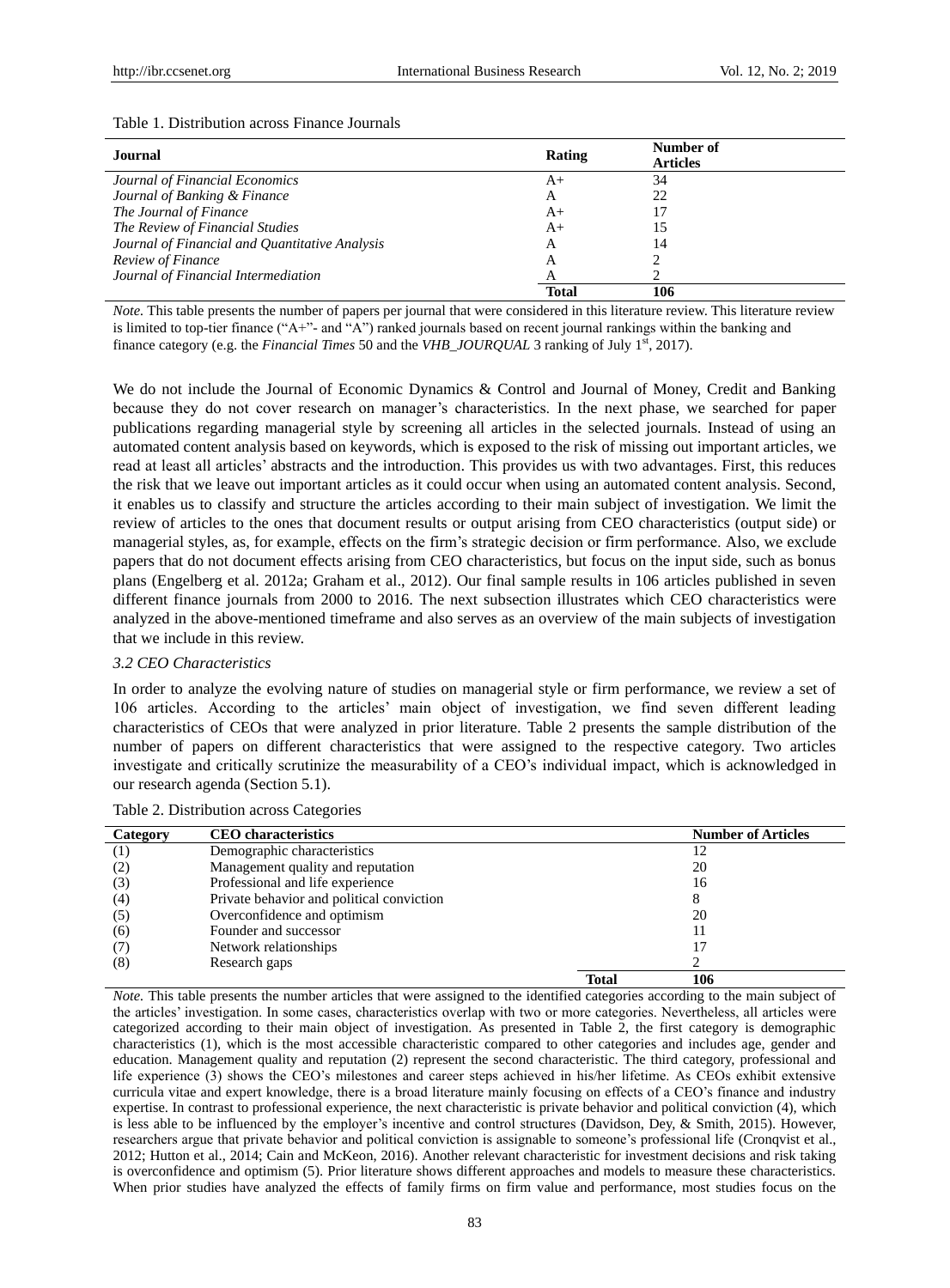question of whether a family or non-family business is more profitable. Furthermore, we sum up the literature on the effects of the founder and successor at board level (6) and effects of CEO's network relationships (7) on firm outcome which includes network resources and human capital.

Panel A of Table 3 presents the distribution of articles over the countries or origins and over time. Most articles are based on U.S. samples (77 articles). Thus, we review the following articles knowing that most of them are based on a sample of American firms, the American political environment and its board system. Therefore, the generalization of the results is limited to the samples' origins. Panel B of Table 3 shows that our timeframe of 2000 and 2016 is appropriate, as most articles have been published recently. Secondly, only nine out of 106 articles are based on financial institutions, which will be noted accordingly. Thirdly, 86 percent of all studies take empirical models into account. Another ten percent develop analytical models – but of these four also test their models empirically. The remaining articles are based on interviews, which combine interview with financial data.

Table 3. Sample Distribution

| <b>Panel A:</b> Distribution across countries |                    |                    |  |
|-----------------------------------------------|--------------------|--------------------|--|
| Country                                       | Number of          | In percent $(\% )$ |  |
|                                               | Articles           |                    |  |
| $\overline{U.S.}$                             | $\overline{77}$    | 72.64              |  |
| China                                         | 5                  | 4.72               |  |
| U.K.                                          | $\overline{c}$     | 1.89               |  |
| Finland                                       | $\mathbf{1}$       | 0.94               |  |
| Russia                                        |                    | 0.94               |  |
| Denmark                                       |                    | 0.94               |  |
| Belgium                                       |                    | 0.94               |  |
| Norway & Sweden                               | 1                  | 0.94               |  |
| Belgium                                       | 1                  | 0.94               |  |
| International sample                          | 13                 | 12.28              |  |
| Analytical studies only (no sample)           | 3                  | 2.83               |  |
| Total                                         | 106                | 100                |  |
| Panel B: Publications per year                |                    |                    |  |
| Year                                          | Number of Articles | In percent $(\%)$  |  |
| 2001                                          | 1                  | 0.94               |  |
| 2003                                          | 3                  | 2.83               |  |
| 2005                                          | $\overline{4}$     | 3.77               |  |
| 2006                                          | 3                  | 2.83               |  |
| 2007                                          | $\overline{c}$     | 1.89               |  |
| 2008                                          | 5                  | 4.72               |  |
| 2009                                          | 9                  | 8.49               |  |
| 2010                                          | $\mathbf{1}$       | 0.94               |  |
| 2011                                          | $\,8\,$            | 7.55               |  |
| 2012                                          | $\overline{7}$     | 6.60               |  |
| 2013                                          | 19                 | 17.92              |  |
| 2014                                          | 14                 | 13.21              |  |
| 2015                                          | 19                 | 17.92              |  |
| 2016                                          | 11                 | 10.38              |  |
| Total                                         | 106                | 100                |  |

Panel A of Table 3 presents the distribution (absolute numbers and percentage) of articles over the countries or origins of reviewed articles. Panel B presents the number of publications per year in the time frame of 2000 and 2016.

## **4. Results**

#### *4.1 Demographic Characteristics*

In line with our hypothesis, most studies do find a significant relationship between managerial styles and firm outcomes. This will be illustrated in the context of demographic characteristics in the following. According to Hambrick & Mason (1984), most studies provide evidence that older CEOs tend to be less aggressive in financial decisions and realize fewer acquisitions (Bertrand and Schoar, 2003; Yim, 2013; Jenter and Lewellen, 2015). Building upon the "Empire Building Theory" and the positive correlation between size and CEOs' compensation, younger managers benefit from acquisitions for a relatively long time frame (Yim, 2013). In a sample of Finnish banks, Kauko (2009) shows that cost-efficiency is at its optimum with CEOs at the age of 50.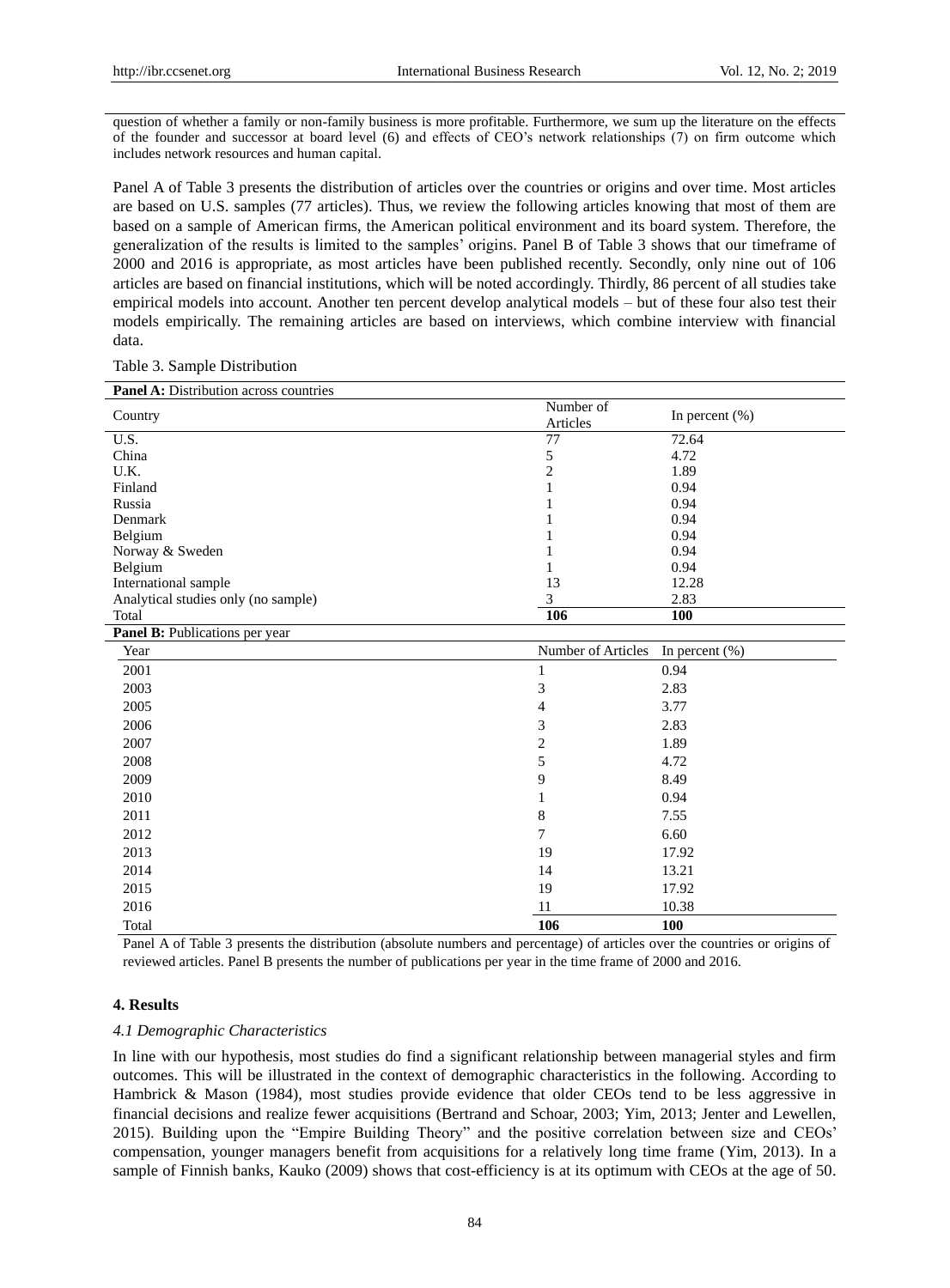However, when CEOs grow older, incentives to realize new ideas and concepts decrease, which leads to a non-linear relationship between age and efficiency. Furthermore, they conclude that cost-efficiency is significantly lower in firms before a CEO retires.

Using MBA degree as a proxy for financial expertise, other studies analyzed the effects on the quality of financial decisions (Chemmanur & Paeglis, 2005; Dittmar & Duchin, 2016; Jiang, Wan, & Zhao, 2016). According to Bertrand and Schoar (2003), firms with managers who hold an MBA degree appear to follow, on average, more aggressive strategies including higher investments and higher leverage and achieve a higher profitability. In a survey with 392 CEOs, Graham and Harvey (2001) find evidence that CEOs with an MBA degree use more sophisticated valuation methods.

In a Swedish and Norwegian study, Oxelheim and Randøy (2003) find that firms even adopt a CEO's Anglo-American background and incorporate it within the firm's extent and quality of corporate governance. This in turn attracts international investors and positively affects the firm's market value. However, some studies find a negative relationship between national diversity at board level and the firm's financial performance (Norway & Sweden: Oxelheim and Randøy, 2003; Global: Mersland and Strøm, 2009; García-Meca et al., 2015). Other studies point out that CEOs overestimate their own capabilities especially in North American and European firms (cross-country study: Ferris et al., 2013). In this context, some studies document that especially male CEOs overestimate their own capabilities (U.S.: Barber and Odean, 2001; Huang and Kisgen, 2013; Global: Graham et al., 2013).

A review of finance-related articles on the link between gender diversity at board level and the effect on financial performance shows that results are inconclusive.<sup>ii</sup> However, the majority of prior studies document a positive relationship (Mersland and Strøm, 2009; Strøm et al., 2014; García-Meca et al., 2015), while Adams and Ferreira (2009) document a negative relationship. The positive relationship can be explained against the background of the matching theory (both financial insitutions: Mersland and Strøm, 2009; Strøm et al., 2014): The high presence of female customers and the perception of women of taking care and responsibility for others reduces information asymmetries. Tate and Yang (2015) suggest an important externality to having women in leadership positions: "they cultivate more female-friendly cultures inside their firms". Also, firms with more female CEOs have less short-term liabilities (Graham et al., 2013), tend to realize fewer acquisitions as well as fewer issuances of debt instruments and at the same time positively affect the firms' cumulative abnormal returns (Huang & Kisgen, 2013).

#### *4.2 Management Quality and Reputation*

For the CEO's reputation, most studies use the number of directorships as a proxy (Chemmanur and Paeglis, 2005; Chemmanur et al., 2009; Jiang et al., 2016; Lin et al., 2016).<sup>iii</sup> The number of directorships implies the CEO's reputation including his/her talents and skills in an outside labor market (Fama & Jensen, 1983; Lin et al., 2016). On the one hand, more directorships indicate beneficial characteristics, such as diversified experience as well as know-how and widely spread network relationships (Ferris et al., 2003; Perry and Peyer 2005; Jiraporn et al., 2009; Ahn et al. 2010). On the other hand, having more directorships also means more busyness, which can be associated with being "too busy to mind the business" (Ferris et al., 2003; Jiraporn et al., 2009). In fact, results are inconclusive: Ferris et al. (2003) find no significant relationship between busy CEOs and the firm's market value. Fich and Shivdasani (2006) find a negative relationship between busyness and board independence and the firm's market value. Jiraporn et al. (2009) mention a non-linear but convex relationship between attendance at board committee meetings and the number of directorships. Inconclusive results could be caused by a one-size-fits-all threshold of board attendance across all boards (Ahn et al. 2010). Also, differences may occur due to different samples or methodological approaches such as the use or omission of firm fixed effects (Cashman, Gillan, & Jun, 2012). Indeed, smaller firms or Initial Public Offerings (hereafter: IPOs) benefit from busy CEOs, while bigger firms more or less suffer from the CEO's busyness (Graham et al., 2012; Field et al., 2013). When firm fixed effects are taken into account, Cashman et al. (2012) find a negative effect on the firm's market value and profitability, while Elyasiani and Zhang (2015) find a positive effect on EBIT, Tobin's Q and ROE in financial institutions.

In their event study, Perry and Peyer (2005) find that dependent directors positively affect the firm's reputation, and, in case of management turnovers, the manager's firm of origin achieves higher cumulative abnormal returns (CAR). In line with this, Lin et al. (2016) posit that reputable inside directors (dependent) can improve the quality of borrowers' financial reporting and reduce agency risk in loan contracting. However, results do not hold for independent non-executive directors. In a natural experiment, Falato et al. (2014) analyze how the death of 557 independent directors affects the stock market and find a negative reaction for all firms where the manager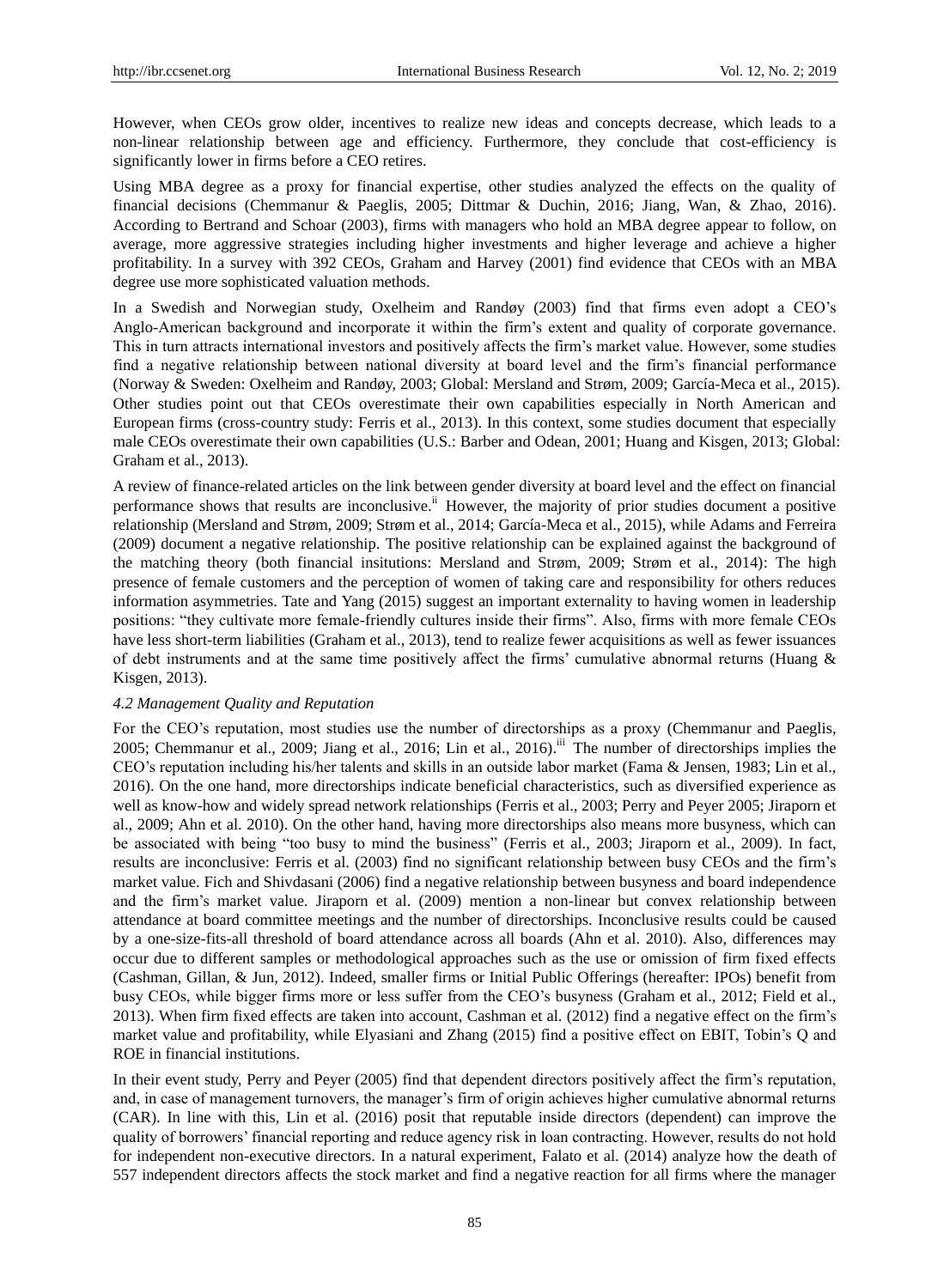served at board level before he died. In contrast to most other studies beforehand, Falato et al.'s (2014) approach reduces the risk of endogeneity for the business hypothesis as the deaths are exogenous shocks to the firms.

In order to proxy for management quality, Rahaman and Zaman, (2013) base their analysis on a management-type score provided by Bloom and van Reenen (2007) and find that banks value management quality and provide firms with better credit conditions in the case of higher management quality. Others use the lower stock price volatility (Pan et al., 2015) or positive market reactions to disapproved high cost acquisitions or fusions (Jacobsen, 2014). Kaplan et al. (2012) use a factor analysis based on the expertise of consulting firms. For their study on firms in emerging countries, Cornelli et al. (2013) took the verbal CEO evaluation from monitoring reports provided by the European Bank for reconstruction and development. Even though methods differ across studies, most prior studies document that management quality is beneficial (Chemmanur and Paeglis, 2005; Kaplan et al., 2012).

Chemmanur et al. (2009) suggest a number of variables to quantify the management quality and show that firms with high management quality and reputation pay lower dividends, have lower leverage and have better access to equity capital. This is supported by Bhagat et al. (2011), who use the CEO's tenure of office and compensation as a proxy for management quality. Pan et al. (2016) presents a "CEO Investment Cycle": disinvestments are rare in the beginning of a CEO's career but increase with higher incumbency.

# *4.3 Professional and Life Experience*

A broad strand of literature mainly focuses on the effects of a CEO's finance and industry expertise. In general, a CEO passes several milestones and career steps, which is why CEOs are age, on average, 50 years or older (Chemmanur et al., 2009; Kaplan et al., 2012; Custódio and Metzger, 2014; Graham et al., 2015; Pan et al. 2015; Dittmar and Duchin, 2016). Finance literature defines expert knowledge in a certain industry, when someone has gained experience in leading positions in that specific industry (Custódio & Metzger, 2013; S. Huang, 2014; Wang, Xie, & Zhu, 2015). CEOs have financial expertise, when they dispose of working experience in leading positions in the financial sector or finance-related fields such as auditing, accounting or leading academic positions (Güner et al., 2008; Custódio and Metzger, 2014; Minton et al., 2014). However, researchers should keep in mind that financial experts at board level could follow banks' interests rather than the firm's interests, which would lead to less favorable financial conditions (Güner et al., 2008). Supporting this argument, some studies document that firms with financial experts tend to have a higher financial leverage (Graham et al., 2013; Custódio and Metzger 2014). Additionally, Custódio and Metzger (2014) find a less favorable financial structure, such as leverage combined with low liquidity and more share repurchases. Based on their survey with CEOs and CFOs, Graham et al. (2015) conclude that managers do not delegate financial decisions when they exhibit financial knowledge themselves. In contrast, some researchers document positive effects of financial expertise on innovative capacity and acquisitions (Celikyurt, Sevilir, & Shivdasani, 2014) or higher stock returns (financial institutions: Adams and Jiang, 2016).

When experiences are analyzed in the context of a financial crisis, results differ as follows: Minton et al. (2014) show that banks with independent board members with financial expertise are more willing to take risks. However, this led to a weaker financial performance during the financial crisis in 2007 and 2008 compared to firms without financial expertise at board level. Dittmar and Duchin's (2016) results imply crisis experience reduces the willingness to take risks, which the authors interpret as a learning effect. Apart from Custódio and Metzger (2014), who investigated effects of financial experience on innovation, marketing and labor, most studies focus on the effect of financial expertise on financial performance. However, empirical evidence on non-financial decisions is rare.

In the context of acquisitions, financial expertise seems to be beneficial (Custódio & Metzger, 2013; Wang et al., 2015). CEOs with industrial expertise increase the monitoring effectiveness and market-related financial performance of the purchasing firm (Wang et al., 2015) and pay a lower premium because of a better negotiation position, especially in industries with high information asymmetries (Custódio & Metzger, 2013). Specifically, the probability of firms acquiring other capital market-oriented companies is 4.5 times higher when their board member has been working in that specific firm (Rousseau & Stroup, 2015). In line with their "divest-for-better-match" hypothesis, Huang (2014) finds that CEOs divest divisions that operate in industries in which they have less experience which leads to a better CEO−firm match and a better operating performance. According to Xuan's (2009) bridge-building hypothesis, CEOs assign more capital budget to divisions where they are less experienced in order to elicit cooperation from powerful divisional managers. Their results show that having a specialist CEO negatively affects investment efficiency after a turnover. In contrast, Dass et al. (2014) find that CEOs who operate in the upstream/downstream industries of a firm have a positive effect on the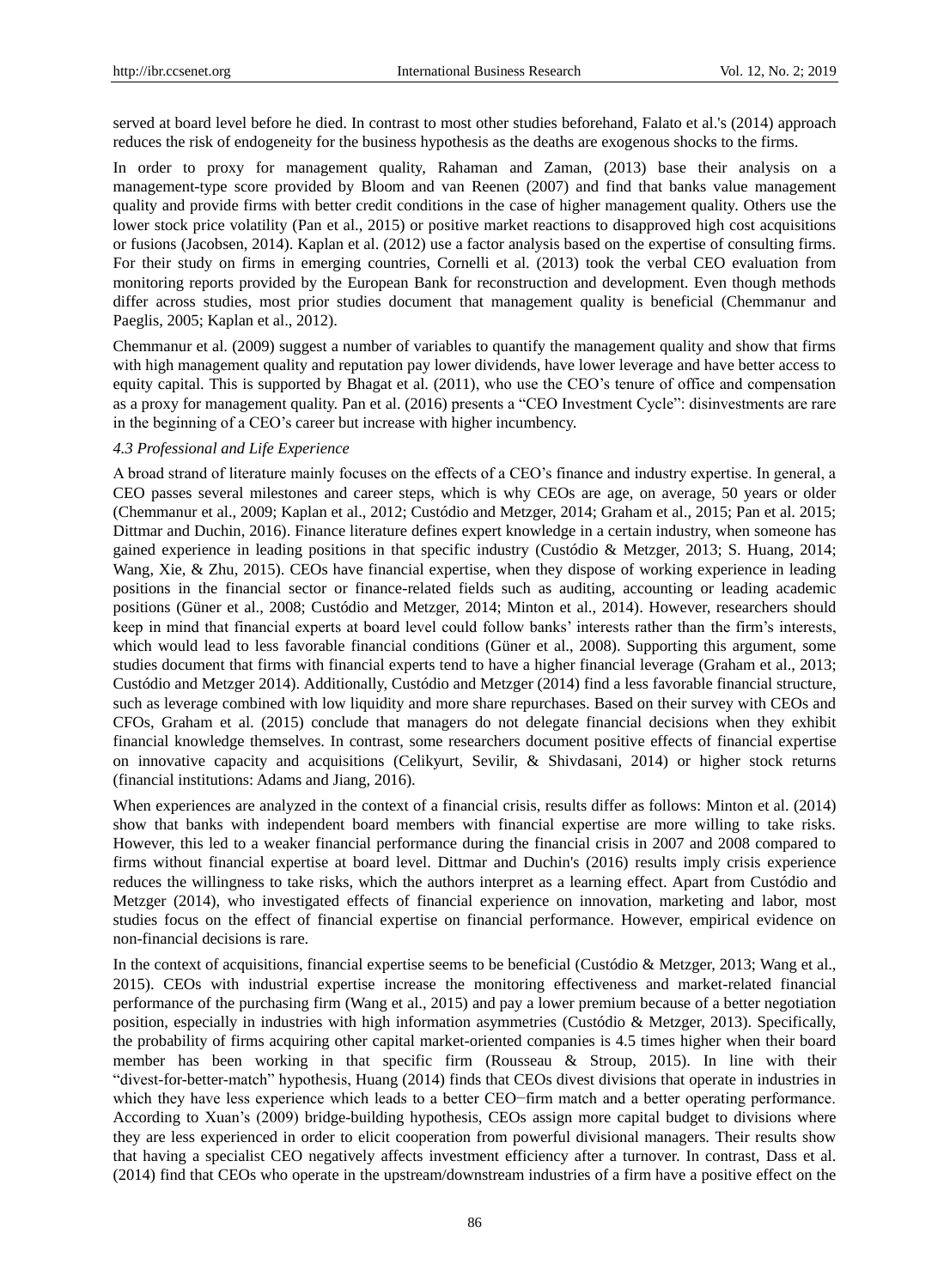firm's value/performance. In sum, general management skills are more valued than industry expertise (Bertrand & Schoar, 2003; Kaplan et al., 2012).

Custódio and Metzger (2013, 2014) argue that results of prior studies are limited to the extent that industry expertise could indicate that CEOs have better network relationships. As know-how and expert knowledge as well as network relationships are two important dimensions of a CEO's human capital, Custódio and Metzger (2013, 2014) argue it is worth distinguishing between those characteristics.

Other studies show that CEOs' work experience abroad is positively related to a higher ROE, audit quality and international acquisition activities (Giannetti, Liao, & Yu, 2015). In case of repetitive acquisitions, CEOs who have worked overseas are able to realize learning effects so that the time between acquisitions can be reduced (Aktas, Bodt, & Roll, 2013). Also, personal life experience can be relevant, as Benmelech and Frydman (2015) find CEOs with military experience reduce the probability of fraud in accounting, invest less, reduce leverage and show strong leadership in economic crises. However, Malmendier et al. (2011) show that CEOs with military experience in the Second World War undertake more aggressive financial decisions, including higher leverage.

#### *4.4 Private Behavior and Political Conviction*

In contrast to professional experience, private behavior seems to be less influenced by the employer's incentive and control structures (Davidson et al., 2015). Cronqvist et al.'s (2012) consistency theory suggests that private behavior is assignable to professional behavior as it is assumed that humans make the same decisions in different situations. Prior studies find a positive correlation between the level of a CEO's private debt level and the firm's indebtedness ratio (Cronqvist et al., 2012; Hutton et al., 2014; Cain and McKeon, 2016). Cain and McKeon (2016) find that CEOs with pilot licenses are more venturesome and risk-taking, which also affects the risk taking at firm level. Furthermore, Davidson et al. (2015) show that a CEO's fragility in terms of consumption of luxury goods is related to a lower number of false balance sheet statements and intentional balance sheet manipulation is affected by the CEO's or CFO's private infringements (traffic or violent offences). Mironov (2015) presents evidence that having a corrupt management is positively correlated with falsified incomes and lower accounting quality in Russian firms. Firms with CEOs who used to backdate options in the past are more likely to face fraud trials (Biggerstaff et al., 2015).

When political convictions have been examined, most studies define the tendency to a political direction based on charity for a certain party (Di Giuli & Kostovetsky, 2014; Hutton et al., 2014; Lee, Lee, & Nagarajan, 2014). On the one hand, firms with Republican CEOs exhibit lower debt−equity ratios and lower investments in Property Plant and Equipment (hereafter: PPE) as well as in Research and Development (hereafter: R&D) compared to firms with Democrats as CEOs (Hutton et al. 2014). Based on the approach of Cronqvist et al. (2012), Hutton et al. (2014) show that Republican CEOs are more risk-averse and have a lower private debt ratio than Democrats. On the other hand, firms with Republicans as CEOs undertake less investments for Corporate Social Responsibility (hereafter: CSR) activities (Di Giuli & Kostovetsky, 2014). When the political convictions of a CEO and an independent (non-executive) director concur, monitoring effectiveness is lower, which results in a lower ROA, lower probability to replace a low-performing CEO and a higher probability to face financial fraud trials (Lee et al., 2014).

#### *4.5 Overconfidence and Optimism*

Malmendier and Tate (2005) present empirical evidence on the relationship between overconfident CEOs and firms' behavior. They find a "better-than-average effect", which suggests that individuals overestimate their influence on future events and their accuracy of forecasts ("narrow confidence intervals"). Also, they evaluate their skills above average, which refers to the so-called self-attribution bias (SAB). We identify two main strategies to proxy for overconfidence and/or optimism that have been used in prior literature: (1) observation of the CEO's private share portfolio and (2) news-coverage or reporting about a manager. The latter proxy is evaluated based on words that were used in the context of CEOs and their actions in economic-related journals or reports (Malmendier and Tate, 2008; Hirschleifer et al., 2012; Ferris et al., 2013; Banerjee et al., 2015). The first strategy indicates a CEO's risk-aversion. Malmendier and Tate (2005) would expect a risk-averse CEO to exercise options at an early stage once the shares reached a certain level and would have a diversified portfolio.<sup>iv</sup> The opposite behavior would be interpreted as overconfidence because CEOs hope for increased share prices. When prior studies derive the level of overestimation from the first observation strategy, the majority include Malmendier and Tate's (2005) "holder 67"-indicator (e.g., Malmendier and Tate, 2008; Malmendier et al., 2011; Hirschleifer et al., 2012; Andriosopoulos et al., 2013; Deshmukh et al., 2013; Bouwman, 2014). <sup>v</sup> This indicator classifies a CEO as overconfident, once he or she holds shares, even though the share price increased by 67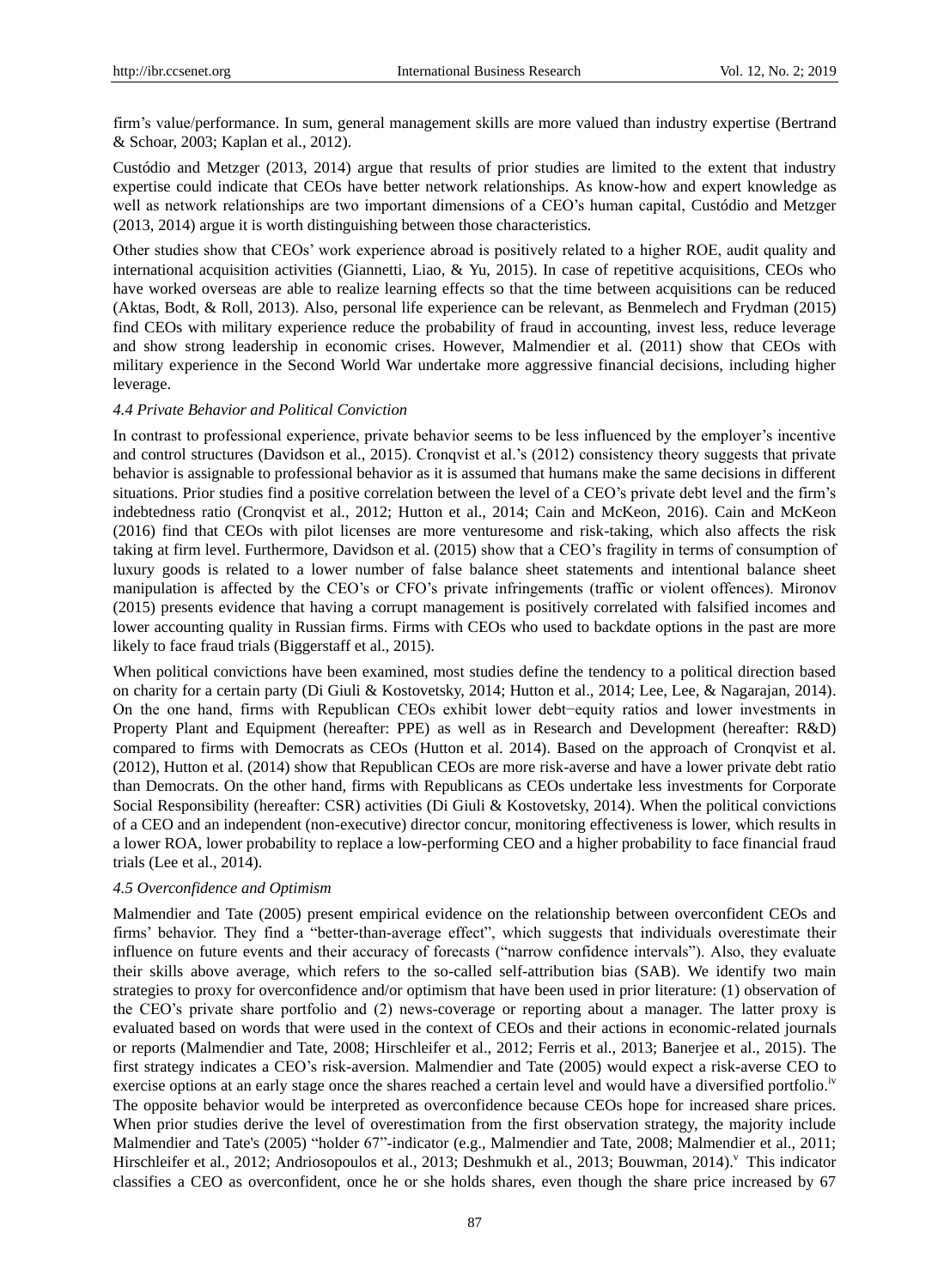percent. Bouwman (2014) bases her study on the approach of Malmendier and Tate (2005) but uses this proxy for the CEO's optimism only. All in all, empirical research is still lacking a valid measurement of overconfidence and confidence of managers, as there is no one-size-fits-all indicator.

In contrast to the first strategy, the second proxy does not allow researchers to distinguish between optimism and overconfidence but does show how a CEO is being evaluated by a third party (Malmendier and Tate, 2008; Ferris et al., 2013). In contrast to the strategies mentioned above, Kim (2013) develops an approach to directly measure the SAB by analyzing the CEO's language in TV interviews. The more personal pronouns are used in combination with positive events, the higher Kim assigns characteristics such as optimism and overconfidence to a CEO. Similarly, Aktas et al. (2016) utilized this measure to define the CEO's level of narcissism. The above above-mentioned SAB leads to two hypotheses in subsequent studies (Malmendier and Tate, 2005; Malmendier et al., 2011): (1) Managers who overestimate their own abilities systematically overestimate returns of investment projects, or (2) evaluate the cost of external capital as excessive.

In this context, overconfidence would be beneficial for growing firms as they would benefit from more risky but innovative investment decisions made by overconfident CEOs (Hirschleifer et al., 2012). The second assumption predicts that managers overestimate their cash flows and therefore require a lower risk premium on interest rates for debt capital compared to a rationally reasonable risk premium (Malmendier et al., 2011). Indeed, overconfident CEOs often refuse external capital and depend on internal financial resources, which leads firms to be more sensitive to cash flows and investments (Malmendier and Tate, 2005; Campbell et al., 2011; Banerjee et al., 2015). In the case of insufficient internal financial resources, overconfident CEOs do have higher debt ratios (Malmendier et al., 2011; Ho et al., 2016) and do pay less dividends in order to retain earnings (Deshmukh et al., 2013) but also intensively buy back share programs because they consider their equity capital as undervalued (Andriosopoulos et al., 2013).

When researchers focus on the effects of overconfidence on acquisitions, results are inconclusive. Overconfident CEOs often fund acquisitions with cash (Malmendier and Tate, 2008; Ferris et al., 2013; Kim, 2013) and overconfident CEOs realize a higher number of acquisitions compared to firms with non-overconfident CEOs (Malmendier and Tate, 2008; Ferris et al., 2013; Graham et al., 2013; Kolasinski and Li, 2013). However, overconfident CEOs reduce their willingness to take risks when they have experienced higher losses in their portfolio (Kolasinski and Li, 2013). Adam et al. (2015) analyze the hedging-behavior of American gold mining companies and find that managerial overconfidence also affects corporate risk management decisions. However, Banerjee et al. (2015) observe overconfident CEOs reduce risky behavior ex post external events such as the Sarbanes−Oxley Act (SOX).

Focusing on narcissism, Aktas et al. (2016) show that when the CEOs of both negotiation parties are narcissistic, the probability of a successful acquisition is low. It is the question, whether results are similar for acquisitions under the control of overconfident CEOs on both sides. Malmendier and Tate (2008) show that acquisition announcements of overconfident CEOs lead to negative capital market reactions. Kim (2013) supports this evidence but only for CEOs who are extremely overconfident. Analytical studies predict that a moderate level of overconfidence and optimism maximizes firm value (Goel and Thakor, 2008; Hackbarth, 2008; Campbell et al., 2011; Gervais et al., 2011). Nevertheless, an optimal extend of overconfidence depends on the firm's size and growth strategies (Gervais et al.'s (2011). Though, overconfident CEOs are expected to operate in growth companies due to their high performance-based compensation. This perception is supported by Hirschleifer et al. (2012), who show that overconfident CEOs are highly innovative due to their higher willingness to take risks.

#### *4.6 Founder and Successor*

In this chapter, we summarize studies that investigate how family firms and CEOs who are founders or successors affect firm value and financial performance. The characterization of a firm as a family business is based on elements such as ownership, control and management (Villalonga & Amit, 2006). Researchers highlight this area because most of them expect to find reduced agency costs between the owners and the management in family firms compared to non-family businesses (Villalonga and Amit, 2006; Fahlenbrach, 2009). In fact, in family firms control and ownership are connected because most owners or successors also appoint another family member as the CEO. According to prior literature it is argued that family members are more likely to identify with their business and are intrinsically motivated because they or their forefather built that firm and are more able to assert themselves (Anderson and Reeb, 2003; Adams et al., 2005; Villalonga and Amit, 2006; Fahlenbrach, 2009; Gao and Jain, 2011).

When the effect of founders and successors on firm performance and value has been investigated empirically, most prior studies base their analysis on samples of U.S. firms. These studies show that founder-CEOs positively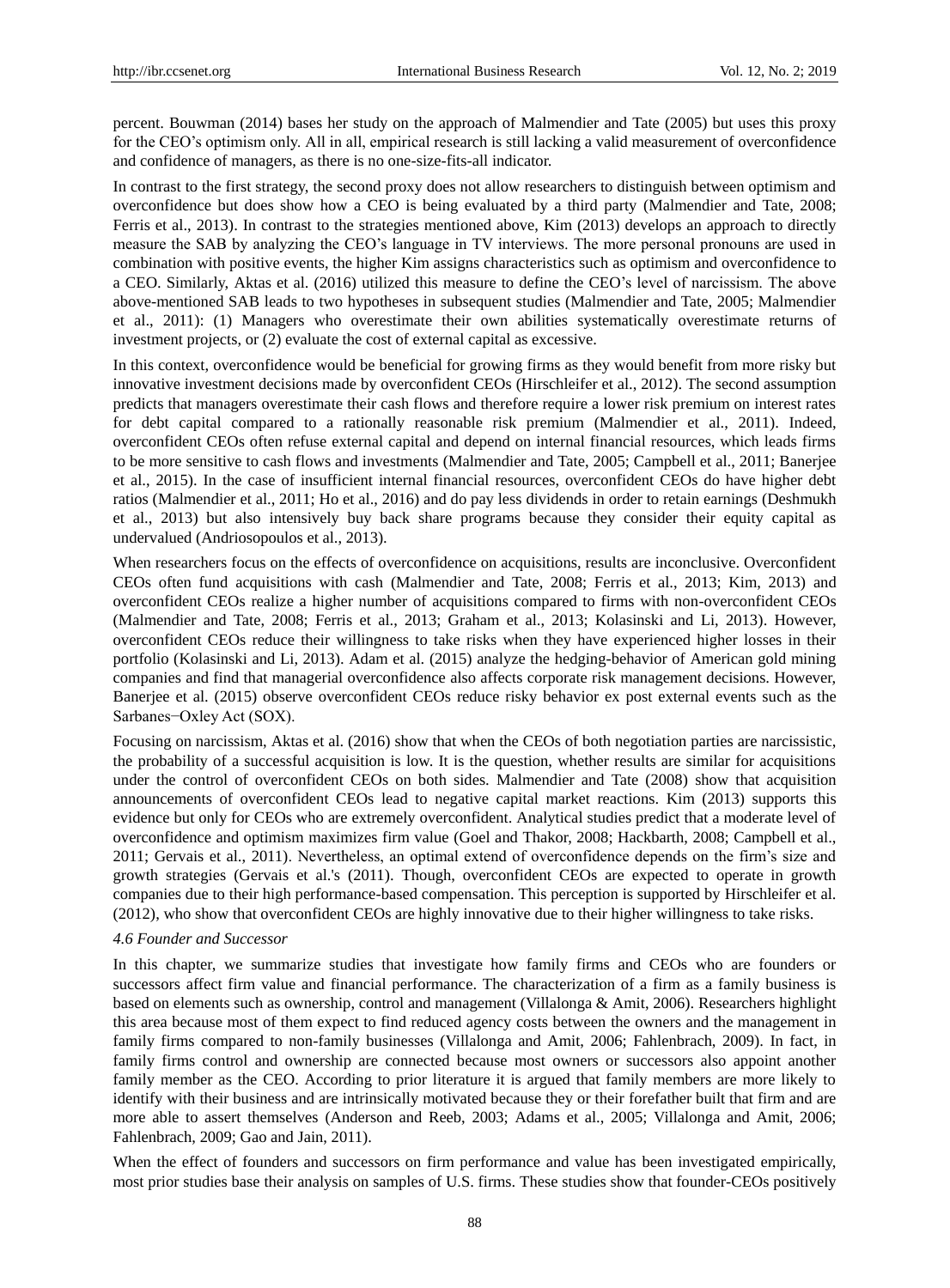affect the firm's market value (e.g. Anderson and Reeb, 2003; Villalonga and Amit, 2006; Fahlenbrach, 2009). The positive effect on the firm's market value is also existent when the founder only advises the management at board level (Li & Srinivasan, 2011). Furthermore, when firms re-elect their founder as a director, firms benefit from higher profitability (Fahlenbrach, Minton, & Pan, 2011). In contrast, Villalonga and Amit (2006) show that successor-CEOs in the second generation have a negative effect on the family firm's market value and the third or other generations do not have an effect on firm value at all. Due to findings provided by prior studies, Gao and Jain (2011) expect founder-CEOs to be more willing to take risks. Anderson and Reeb (2003) is the only study that shows both the founder-CEO and his or her successor has a positive effect on the firm's financial performance. In a study on small and medium-sized Danish firms, Bennedsen et al. (2008) show that firm size and family size are positively correlated and founder CEOs often offer board positions to their family members. In a Chinese study, Pan and Tian (2016) identify founder-CEOs as having a negative effect on the firm's market value in a sample of Chinese firms. They explain this effect based on China's less-well-pronounced shareholder protection and corporate governance, which enables family firms to use their status and power to follow their private interests only. In a survey, Mullins and Schoar (2016) are able to perceive a strong stakeholder orientation in firms with founder CEOs, while firms with professional CEOs seem to follow the interests of their stakeholders.

#### *4.7 Network Relationships*

Most studies define network relationships based on intersections between managers in terms of education or employment records as well as memberships in non-profit organizations (Hwang and Kim, 2009; Gaspar and Massa, 2011; Fracassi and Tate, 2012; Duchin and Sosyura, 2013; Faleye et al., 2014; Ishii and Xuan, 2014; Masulis and Reza, 2015; financial insitutions: Engelberg et al., 2012b).<sup>vi</sup> Political relationships can be assigned to this category as well as and are measured based on managers' present or previous activeness in political or state-affiliated organization (Faccio et al., 2006; Fan et al., 2007; Goldman et al., 2009, 2013).

When analyzing network relationships, prior literature takes sociological concepts or homophily or the so-called "birds of a feather" concept into account (Hwang and Kim, 2009; Duchin and Sosyura 2013; Ishii and Xuan, 2014). These concepts enable group-building or group-thinking effects to be explained. Indeed, group heterogeneity is a relevant aspect, which Hambrick and Mason (1984) considered as an influencing characteristic in the context of the Upper Echelons Theory. Whether network relationships positively affect a firm's market value has been analyzed empirically. However, the direction of how work relationships affect a firm's success is not clearly predictable. On the one hand, network relationships contribute to reduced information asymmetries as well as agency conflicts, which positively affect the decision-making quality (Gaspar and Massa, 2011; Fracassi and Tate, 2012; Faleye et al., 2014). On the other hand, it is questionable whether CEOs or directors use their informational advantage in favor of the firm or whether they possibly use their informational advantage in order to follow their own interests (Gaspar and Massa, 2011; Cheung et al., 2013; financial insitutions: Engelberg et al., 2012b).

When a multidimensional firm allocates its internal capital, division managers who are well networked with the CEO receive more capital than managers without this relationship (Gaspar and Massa 2011; Duchin and Sosyura, 2013). This is in contrast to the bridge-building hypothesis by Xuan (2009). Duchin and Sosyura (2013) split their U.S. samples based on complexity and corporate governance quality. They find a positive effect on investment quality in highly complex firms but a negative effect in firms with less distinctive corporate governance indicators. Faleye et al. (2014) argue CEOs with well-developed external network relationships tend to take more risks because they may easily find a new employment in the case of failure.

A higher willingness to invest is also reflected in a higher quantity of acquisitions in firms with managers who exhibit an excellent network (Fracassi and Tate, 2012; Shue, 2013; Ishii and Xuan, 2014; El-Khatib et al., 2015). Prior studies show that internal relationships between CEOs and directors reduce the directors' independence and the monitoring effectiveness (Hwang and Kim 2009; Fracassi and Tate, 2012). In an event study, Fracassi and Tate (2012) show that the announcement of acquisition activities in firms with a well-developed network relationship between the CEO and director negatively affects cumulative abnormal returns (CAR). In line with this, Ishii and Xuan (2014) find that a well-developed external network between the acquisition parties' CEOs and directors negatively affects the CAR. However, it also increases the probability for a continuation of the CEO's term of office of the acquired firm. Cai and Sevilir (2012) identify a relationship based on the representation of directors at board level. For example, when both acquisition parties (acquiring and acquired firm) share a director this is called a "first-degree connection" while they call a relationship a ("second-degree connection") as soon as one director of each acquisition party serves at the board of a third firm. They argue their measurement is more precise as it also includes the professional level. In contrast to prior studies, Cai and Sevilir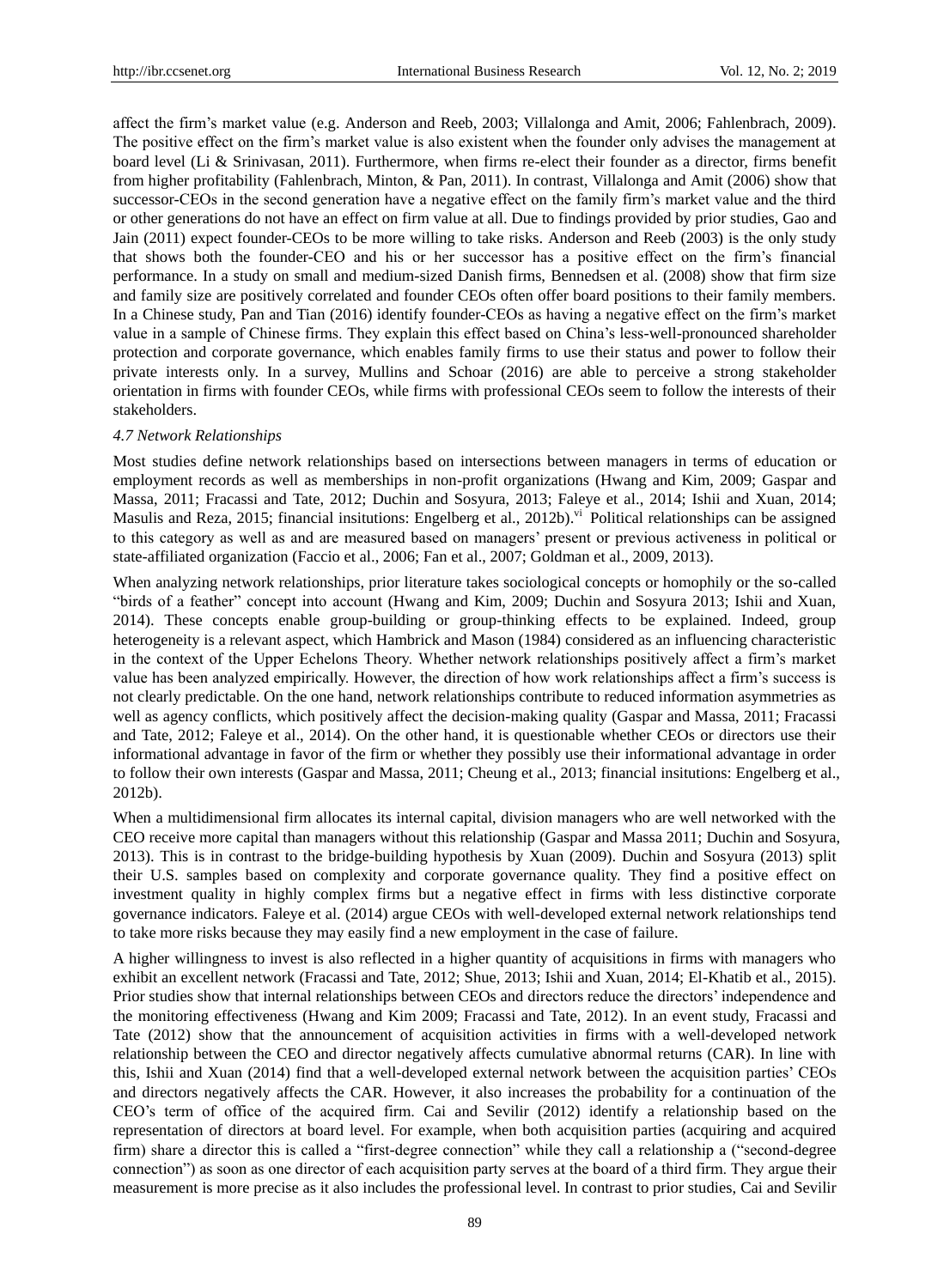(2012) find a positive relationship between the announcement of acquisitions and CAR when there is a relationship between board members of the acquisition party. Another measurement of relationships is developed by El-Khatib et al. (2015), who argue that social relationships are manifold and hierarchic levels are highly relevant. They developed the so-called "Network Centrality" for CEOs (based on employment history), which provides information on a CEO's social position in his/her network, his or her skills to obtain information, to control others and to influence decisions. In line with Fracassi and Tate (2012), Ishii and Xuan (2014) and El-Khatib et al. (2015)'s results show that firms with high "centrality" CEOs exhibit negative CAR around acquisition announcements.

In comparison to the effect of the networks' relationship on a firm's investment, there is scant research on the effect on the firm's finance quality. Engelberg et al. (2012b) investigate the relationship between managers in banks and firms based on their employment history. They provide evidence that firms' managers with a well-developed network achieve lower interest rates as well as a reduced probability of credit clauses.

Khanna et al. (2015) suggest the number of managers that are appointed during the CEO's tenure ("appointment-based connectedness") as a new method to measure relationships, as this may also proxy for loyalty towards the CEO. In contrast to Engelberg et al. (2012b), Khanna et al.'s (2015) results indicate that network relationships between CEOs and directors increase the probability for financial fraud and decrease the chance of uncovering fraud activities.

When political relationships were analyzed, the U.S. capital market's reaction to the appointment of political connected directors is positive (Goldman et al., 2009). Such directors potentially dispose of a higher impact on certain regulations regarding governmental instructions. The latter can also be found in a subsequent study (Goldman et al., 2013). Similar results are presented in Faccio et al.'s (2006) cross-country study: firms that face the risk of not being a concern but have political connections are more likely to benefit from governmental transfer payments. Unlike most countries, Fan et al. (2007) show that political connections in Chinese firms are negatively related to the firm's performance, including share prices, revenues and return growth rates compared to IPOs with CEOs without political relationships.

#### **5. Discussion**

#### *5.1 Country and Industry Level Evidence*

As expected, most prior studies show significant relationships between managerial styles and firm outcomes which confirms our hypothesis. However, to our knowledge, research does not fully answer this question when it comes to evidence across countries. Indeed, most studies focus on the managerial style in U.S. samples, which provides great data availability for managers. However, it is questionable whether the results are generalizable to other country origins. For instance, the previous section shows that political network relationships are beneficial in the U.S. – this is not so in China. In addition, Ferris et al. (2013) provide evidence that there are more overconfident CEOs in countries with a primarily Christian character in religious and cultural terms. Hence, it is the question of whether political connections positively influence firms' market value in Europe just like in the U.S. Also, for most characteristics, especially overconfidence and optimism, private behavior and political conviction and network relationships, evidence on cultural differences is rare. However, there might also be information on CEOs' characteristics available in other countries. Hence, evidence for firms in other country origins is rare or missing.

Another important aspect is the generalizability of prior results at industry level. Most manager characteristics were analyzed independently from the industry the manager/CEO or firms operate in, except for Hirschleifer et al. (2012) or Gervais et al. (2011), who consider overconfidence in growth industries such as technology as value-creating. Even though most empirical studies control for industry fixed effects, they rarely show the differences across industries. For example, future research could analyze whether certain life or job experiences are more relevant in the service sector than in the production sector. In line with this, Kaplan et al. (2012) solely identify private equity firms and indicate the generalization of their results is limited. Thus, there are numerous potential open research questions regarding other board members or relationships against the background of different nations and industries.

#### *5.2 Board Members' Characteristics*

Furthermore, empirical evidence on the interaction between managers' characteristics in different board systems is scarce. Only six studies analyze management quality and network relationships within a management team. For example, existing evidence indicates that male and older CEOs are more overconfident than young female CEOs (Graham et al., 2013; Huang and Kisgen, 2013; financial insitutions: Ho et al. 2016). Nevertheless, the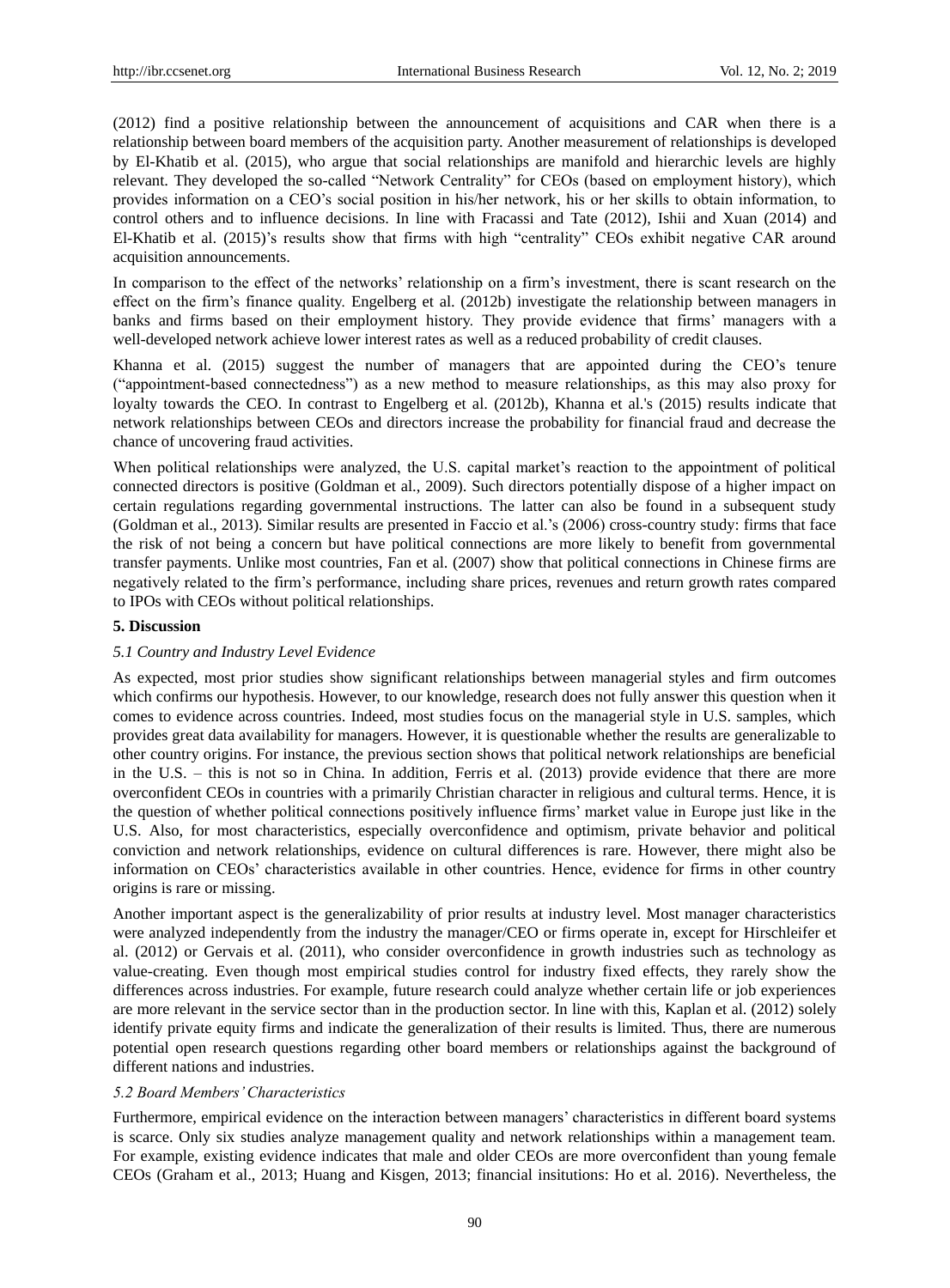low number of studies on individual characteristics in management teams is surprising, as Hambrick and Mason (1984) assess the management team's composition as being highly relevant. Therefore, we suggest two different avenues for future research that may be relevant. First, under which circumstances are characteristics − or combination of characteristics − is a team beneficial for a firm? Are founder-CEOs with network relationships more successful in comparison to founder-CEOs without such resources? Are industry and financial experiences substitutable with certain network relationships?

In addition, more than half of all articles analyze CEOs' characteristics independently from other board members. Future research could consider board member's characteristics and interests at a more aggregated level. We follow the argumentation of Bernile et al. (2018) who state that more diverse boards adopt more persistent and less risky financial policies. In line with this, Pugliese et al. (2009) encourage future studies to examine the impact of institutional and context-specific factors on the (expected) contribution of boards to strategy. Accordingly, the following core questions could be addressed in the context of board compositions and board diversity. How does decision-making change when boards are highly diversified in terms of demographic characteristics, experiences and political interests? Which possible characteristics contribute favorable knowledge to the board? Overall, this literature review encourages researchers to focus on the interaction of at least two board member's characteristics and their interests at a more aggregated (board) level. Existing research does not sufficiently address these issues and we point out that manager fixed effects are worth investigating at a more aggregated level instead of focusing on one manager at the board.

#### *5.3 Theoretical and Methodological Issues*

Overall, prior literature leaves room for interpretation and various possible explanations for the observed results due to the use of different measurements of characteristics. Therefore, the identification of clear and meaningful indicators is necessary. Firms with older CEOs and a Republican orientation political-wise have lower debt−equity ratios, while financial expertise and overconfidence cause the opposite effect. Hence, it remains unclear which characteristic is the more significant one as soon as the manager disposes of financial knowledge but also reaches a certain age. In general, future research faces the challenge of considering existing literature and evidence on those characteristics in order to not omit potential interferences.

In addition, many possible characteristics are still unexplored. For example, previous literature exhibits research gaps on characteristics such as family status, parents' home, and ethnic or social origins. Besides these unaccounted for characteristics, some characteristics have been analyzed either for managers or directors. To our knowledge, the extent to which international experience is relevant for executive managers has not been analyzed. Finally, the discourse mentioned in the theory section is still up for debate, namely whether managers transfer their individual style to the firm they get hired by or whether they get hired or elected because of their existing individual characteristics. Custódio and Metzger (2014) and Kaplan et al. (2012) argue that some researchers try to exclude possible endogenous selection of CEOs but do not prove it. On the other hand, researchers trace back their results to an optimal match of firm and manager. Some firms appoint women for management positions due to their high empathy and the high portion of female customers in the micro finance industry (Mersland & Strøm, 2009; Strøm et al., 2014; Tate & Yang, 2015). Two studies address endogeneity and provide alternative approaches to analyze economic consequences of CEO turnovers. Fee et al. (2013) analyze the differential effect of exogenous events, such as the CEOs retirement due to health issues or endogenous CEO-changes (which are enforced by the firm or the board) on changes in corporate policies. When focusing acquisition returns, Golubov et al. (2015) identify a persistent fixed effect but do consider that results could occur due to CEO-changes or management quality indicators (Chemmanur et al., 2009). Some researchers point out a possible compromise and name two different interpretations. Graham et al. (2013) state that growth firms either hire overconfident managers or overconfident managers select themselves, as they are interested in growth firms. In their analysis, Cronqvist et al. (2012) investigate CEOs' private willingness to take on debt and find two different lines of interpretations. On the one hand, firms systematically replace CEOs with similar debt−equity preferences. This is the so-called endogenous "matching" between firms and manager. On the other hand, the economical effect between having private debt and the increased leverage at firm level is even higher, the weaker the corporate governance mechanism. The latter shows that managers' private style is transferable to the managerial style at firm level.

We suggest that managerial style research could benefit significantly if researchers were more open to (1) the possibility that managerial style and a firm's decisions are driven by both the management board and its composition of different individual managers that all exhibit different characteristics, and (2) the use of other methodological instruments, such as experiments, to answer important managerial-style questions that are difficult to answer with the archival data currently available.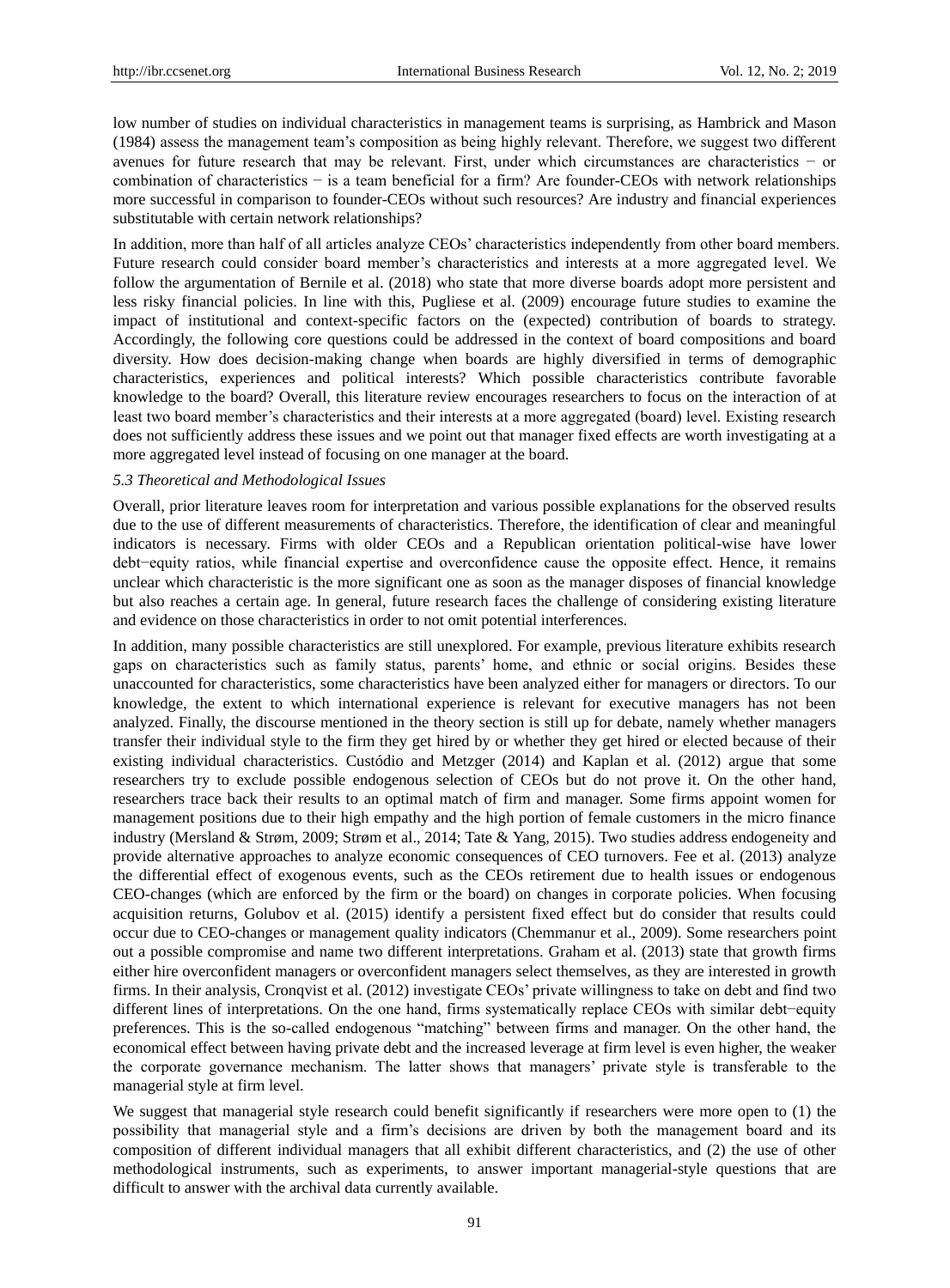#### **6. Conclusion**

Over the last two decades, the interest in research on the relationship between various board members' characteristics and firms' strategic decisions and firm performance between boards of directors and strategy has grown significantly. In this study, we review articles in the area of managerial style and its effect on firms' strategic decisions and performance. In doing so, we focus on articles that were published in highly ranked and finance related journals between 2001 and 2016. In line with our hypothesis, most prior studies document a significant relationship between managerial style and firm outcome. This is also in line with Hambrick and Mason's (1984) Upper Echelons Theory. Apart from documenting the number and type of manager characteristics that have been analyzed so far we show methodological differences and weaknesses. When investigating the methodological approach, we follow Bertrand and Schoar (2003), who provide evidence that manager's individual influence (managerial style) on firms' outputs and outcomes is measurable and identifiable empirically via "manager fixed effects". This study reveals that, although the majority of existing empirical articles in this area refer to a managerial style, most studies do not control for these manager fixed effects. Albeit differences in methodology and measurements of characteristics cause ambiguous results, this paper exploits potential avenues for future research in the area of manager's characteristics. For instance, future researchers should focus on the interaction between at least two characteristics. For instance, how do overconfident managers with financial expert knowledge affect corporate decisions? Or, are industry and financial experiences substitutable with certain network relationships? How do managers with well-developed network relationships and high-risk aversion affect corporate outcomes? There may be also more individual characteristics, such as psychological but also skills, passions, or backgrounds and representation of other groups that could affect firm's strategic decisions. However, for some characteristics, the measurement or data availability is still an obstacle. Future research may also consider other methods to study manager fixed effects by implementing an experimental approach. Experiments enable researchers to isolate different effects via manipulation or post experimental questionnaires. Second, board member's characteristics should be also analyzed at a more aggregated level. In particular, interests and manager's characteristics may differ across board members and effects could be driven by board diversity, a phenomenon that has gained much attention in research but also in practice (Bernile et al., 2018; Pugliese et al., 2009). This review contributes to prior literature in providing insights on how empirical and analytical evidence contributes to the literature and illustrates the way in which the literature evolved, highlighting implications and suggesting avenues for future research.

## **Notes**

-

## **References**

- Adams, M., & Jiang, W. (2016). Do outside directors influence the financial performance of risk-trading firms? Evidence from the United Kingdom (UK) insurance industry. *Journal of Banking & Finance*, *64*, 36-51. https://doi.org/10.1016/j.jbankfin.2015.11.018
- Adams, R. B., Almeida, H., & Ferreira, D. (2005). Powerful CEOs and their impact on corporate performance. *The Review of Financial Studies*, *18*(4), 1403-1432. https://doi.org/10.1093/rfs/hhi030

<sup>&</sup>lt;sup>i</sup> Hereafter, we use the term "board", which refers to the management board in one-tier board systems. This board consists of both dependent and independent directors or executives and non-executives. Hereafter, we use the term "CEO" for the top most executive, "CFO" for the Chief financial officer and "director" for the non-executive director. In some cases, we use the term "manager", which refers to all board members.

ii For an overview regarding gender issues in accounting research over the period of 1994−2016, refer to a literature review by Khlif and Achek (2017).

iii To our knowledge, Jiang et al. (2016) is the only study that also uses a media indicator, which helps to quantify the manager's public reporting or news coverage.

iv Malmendier and Tate's (2005) argumentation on a CEO's portfolio behavior is based on Lambert et al. (1991) and Hall and Murphy (2002). We refer to Hirschleifer et al. (2012), Kolasinski and Li (2013) and Malmendier and Tate (2005) who do not consider alternative explanations or tax reasons for CEOs' portfolio compositions.

 $\rm{v}$  Campbell et al. (2011) and Kolasinski and Li (2013) provide a similar approach that requires less data and thus enables research to include time frames after 1994.

 $\overline{v}$ <sup>i</sup> Approaches may vary across prior studies. For instance, Ishii and Xuan (2014) do not consider non-profit-organizations and Fracassi and Tate (2012) do not require an active membership of non-profit-organizations.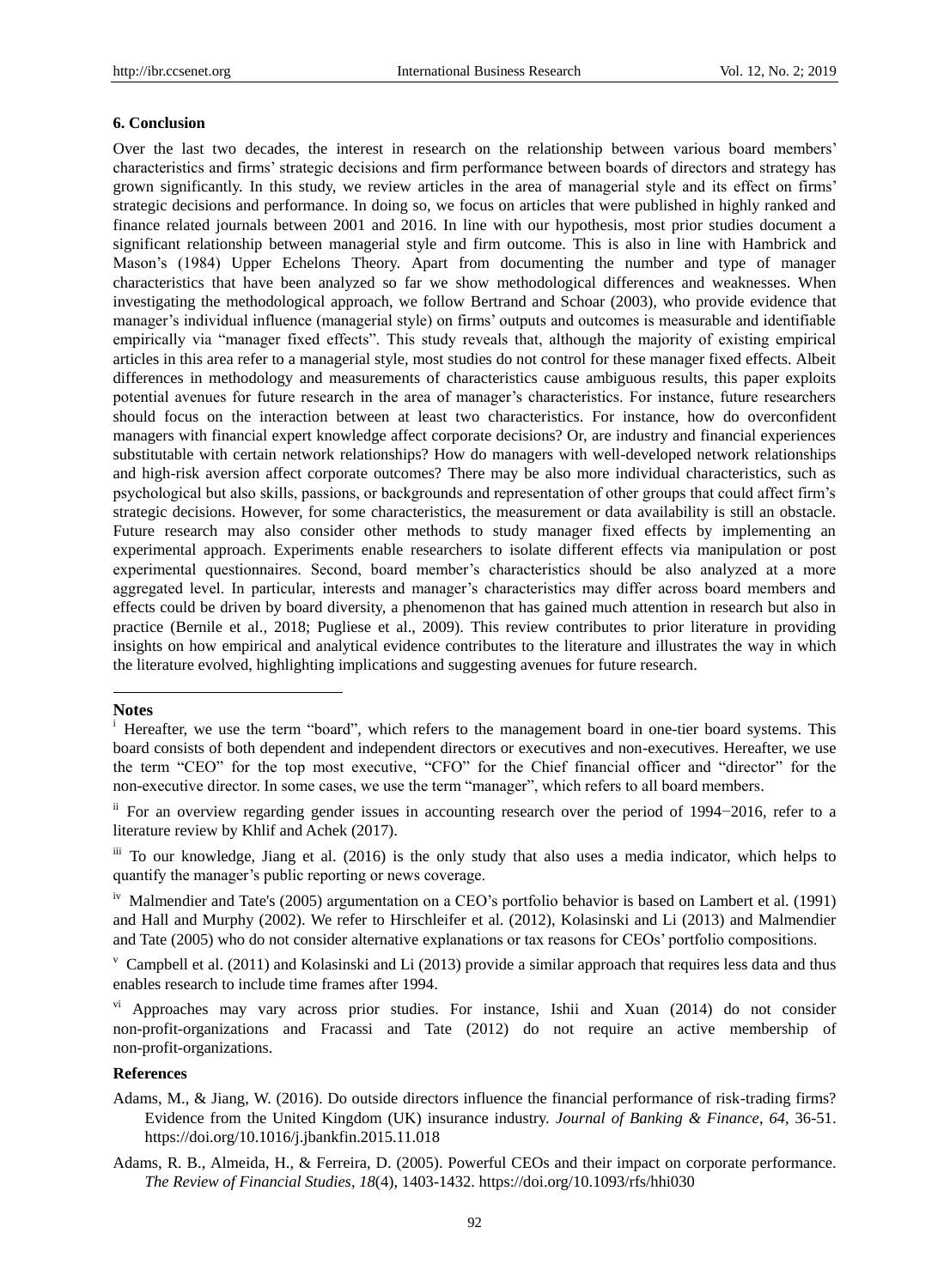- Adams, R. B., & Ferreira, D. (2009). Women in the boardroom and their impact on governance and performance. *Journal of Financial Economics*, *94*(2), 291-309. https://doi.org/10.1016/j.jfineco.2008.10.007
- Adam, T. R., Fernando, C. S., & Golubeva, E. (2015). Managerial overconfidence and corporate risk management. *Journal of Banking & Finance*, *60*, 195-208. https://doi.org/10.1016/j.jbankfin.2015.07.013
- Ahn, S., Jiraporn, P., & Kim, Y. S. (2010). Multiple directorships and acquirer returns. *Journal of Banking & Finance*, *34*(9), 2011-2026. https://doi.org/10.1016/j.jbankfin.2010.01.009
- Aktas, N., Bodt, E. de, Bollaert, H., & Roll, R. (2016). CEO narcissism and the takeover process: from private initiation to deal completion. *Journal of Financial and Quantitative Analysis*, *51*(1), 113-137. https://doi.org/10.1017/S0022109016000065
- Aktas, N., Bodt, E. de, & Roll, R. (2013). Learning from repetitive acquisitions: Evidence from the time between deals. *Journal of Financial Economics*, *108*(1), 99-117. https://doi.org/10.1016/j.jfineco.2012.10.010
- Anderson, R. C., & Reeb, D. M. (2003). Founding-family ownership and firm performance: Evidence from the S&P 500. *The Journal of Finance*, *58*(3), 1301-1328. https://doi.org/10.1111/1540-6261.00567
- Andriosopoulos, D., Andriosopoulos, K., & Hoque, H. (2013). Information disclosure, CEO overconfidence, and share buyback completion rates. *Journal of Banking & Finance*, *37*(12), 5486-5499. https://doi.org/10.2139/ssrn.2023051
- Banerjee, S., Humphery-Jenner, M., & Nanda, V. (2015). Restraining overconfident CEOs through Improved Governance: Evidence from the Sarbanes-Oxley Act. *The Review of Financial Studies*, *28*(10), 2812-2858. https://doi.org/10.1093/rfs/hhv034
- Barber, B. M., & Odean, T. (2001). Boys will be boys: gender, overconfidence, and common stock investment. *The Quarterly Journal of Economics*, *116*(1), 261-292. https://doi.org/10.1162/003355301556400
- Benmelech, E., & Frydman, C. (2015). Military CEOs. *Journal of Financial Economics*, (Volume 117, Issue 1), 43–59.
- Bennedsen, M., Kongsted, H. C., & Nielsen, K. M. (2008). The causal effect of board size in the performance of small and medium-sized firms. *Journal of Banking & Finance*, *32*(6), 1098-1109.
- Bernile, G., Bhagwat, V., & Yonker, S. (2018). Board diversity, firm risk, and corporate policies. *Journal of Financial Economics*, *127*(3), 588-612. https://doi.org/10.1016/j.jfineco.2017.12.009
- Bertrand, M., & Schoar, A. (2003). Managing with style. The effect of managers on firm policies. *Quarterly Journal of Economics*, (Volume 68, Issue 4), 1169-1208.
- Bhagat, S., Bolton, B., & Subramanian, A. (2011). Manager characteristics and capital structure: Theory and evidence. *Journal of Financial and Quantitative Analysis*, *46*(6), 1581-1627. https://doi.org/10.1017/S0022109011000482
- Biggerstaff, L., Cicero, D. C., & Puckett, A. (2015). Suspect CEOs, unethical culture, and corporate misbehavior. *Journal of Financial Economics*, *117*(1), 98-121. https://doi.org/10.1016/j.jfineco.2014.12.001
- Bloom, N., & van Reenen, J. (2007). Measuring and explaining management practices across firms and countries. *The Quarterly Journal of Economics*, *122*(4), 1351-1408. https://doi.org/10.1162/qjec.2007.122.4.1351
- Bofinger, P. (2011). *Grundzüge der Volkswirtschaftslehre: Eine Einführung in die Wissenschaft von Märkten* (3., aktualisierte Aufl.). München: Pearson Studium.
- Bouwman, C. H. S. (2014). Managerial optimism and earnings smoothing. *Journal of Banking & Finance*, *41*, 283-303. https://doi.org/10.1016/j.jbankfin.2013.12.019
- Cain, M. D., & McKeon, S. B. (2016). CEO personal risk-taking and corporate policies. *Journal of Financial and Quantitative Analysis*, *51*(1), 139–164. https://doi.org/10.1017/S0022109016000041
- Cai, Y., & Sevilir, M. (2012). Board connections and M&A transactions. *Journal of Financial Economics*, *103*(2), 327-349.
- Campbell, T. C., Gallmeyer, M., Johnson, S. A., Rutherford, J., & Stanley, B. W. (2011). CEO optimism and forced turnover. *Journal of Financial Economics*, *101*(3), 695-712. https://doi.org/10.1016/j.jfineco.2011.03.004
- Cashman, G. D., Gillan, S. L., & Jun, C. (2012). Going overboard? On busy directors and firm value. *Journal of*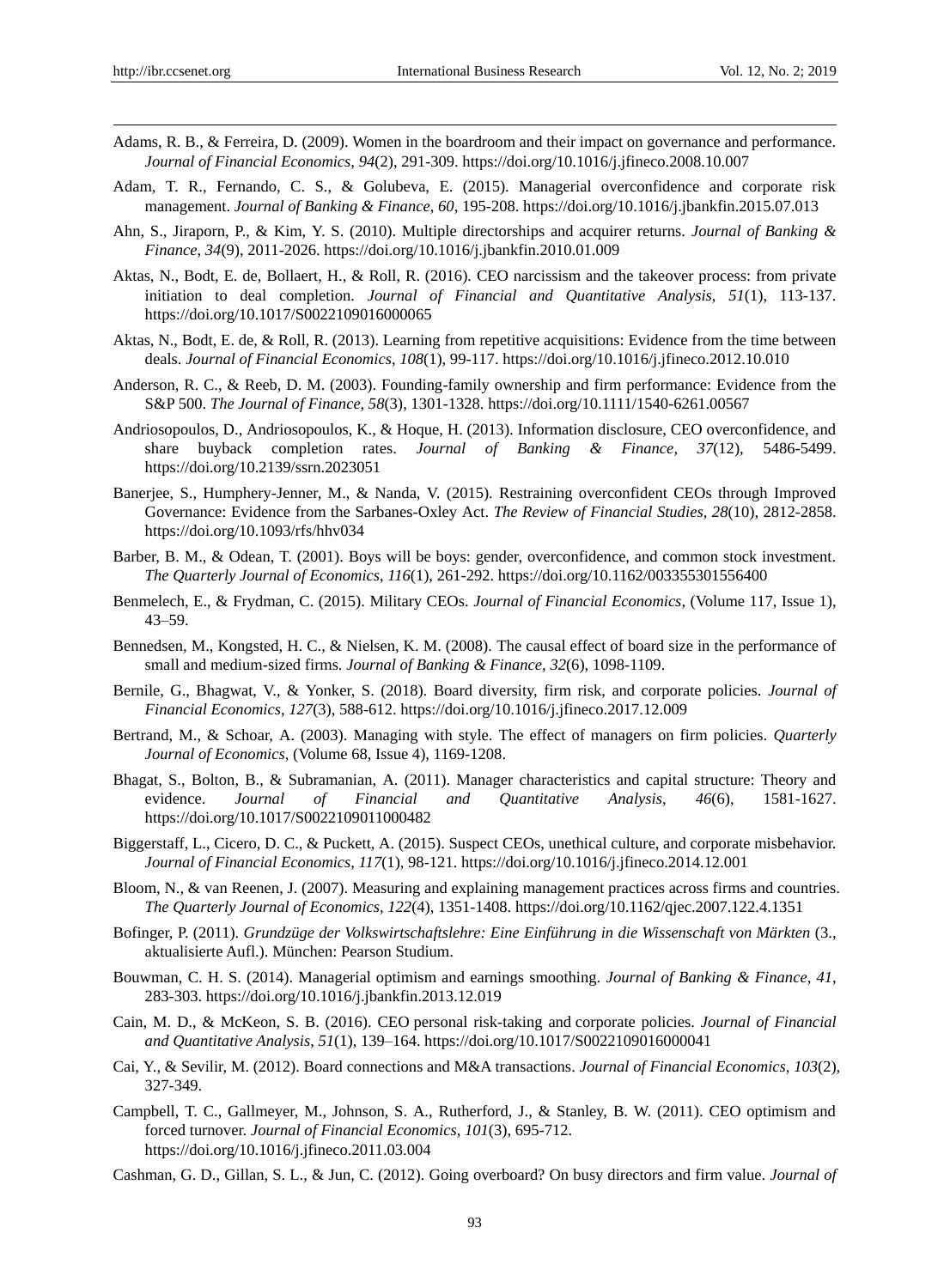*Banking & Finance*, *36*(12), 3248-3259. https://doi.org/10.1016/j.jbankfin.2012.07.003

- Celikyurt, U., Sevilir, M., & Shivdasani, A. (2014). Venture capitalists on boards of mature public firms. *The Review of Financial Studies*, *27*(1), 57-101. https://doi.org/10.1093/rfs/hhs096
- Chemmanur, T. J., & Paeglis, I. (2005). Management quality, certification, and initial public offerings. *Journal of Financial Economics*, *76*(2), 331-368. https://doi.org/10.1016/j.jfineco.2004.10.001
- Chemmanur, T. J., Paeglis, I., & Simonyan, K. (2009). Management quality, financial and investment policies, and asymmetric information. *Journal of Financial and Quantitative Analysis*, *44*(5), 1045-1079. https://doi.org/10.1017/S0022109009990299
- Cheung, Y.-L., Chung, C.-W., Tan, W., & Wang, W. (2013). Connected board of directors: A blessing or a curse? *Journal of Banking & Finance*, *37*(8), 3227-3242. https://doi.org/10.1016/j.jbankfin.2013.03.001
- Cornelli, F., Kominek, Z., & Ljungqvist, A. (2013). Monitoring managers: Does It matter? *The Journal of Finance*, *68*(2), 431-481. https://doi.org/10.1111/jofi.12004
- Cronqvist, H., Makhija, A. K., & Yonker, S. E. (2012). Behavioral consistency in corporate finance: CEO personal and corporate leverage. *Journal of Financial Economics*, *103*(1), 20-40. https://doi.org/10.1016/j.jfineco.2011.08.005
- Custódio, C., & Metzger, D. (2013). How do CEOs matter? The effect of industry expertise on acquisition returns. *The Review of Financial Studies*, *26*(8), 2007-2047. https://doi.org/10.1093/rfs/hht032
- Custódio, C., & Metzger, D. (2014). Financial expert CEOs: CEO׳s work experience and firm׳s financial policies. *Journal of Financial Economics*, *114*(1), 125-154. https://doi.org/10.1016/j.jfineco.2014.06.002
- Dass, N., Omesh, K., Nanda, V., Onal, B., & Wang, J. (2014). Board Expertise: Do directors from related industries help bridge the information gap? *The Review of Financial Studies*, *27*(5), 1533-1592. https://doi.org/10.1093/rfs/hht071
- Davidson, R., Dey, A., & Smith, A. (2015). Executives' "off-the-job" behavior, corporate culture, and financial reporting risk. *Journal of Financial Economics*, *117*(1), 5-28.
- Deshmukh, S., Goel, A. M., & Howe, K. M. (2013). CEO overconfidence and dividend policy. *Journal of Financial Intermediation*, *22*(3), 440-463. https://doi.org/10.1016/j.jfi.2013.02.003
- Di Giuli, A., & Kostovetsky, L. (2014). Are red or blue companies more likely to go green? Politics and corporate social responsibility. *Journal of Financial Economics*, *111*(1), 158-180. https://doi.org/10.1016/j.jfineco.2013.10.002
- Dittmar, A., & Duchin, R. (2016). Looking in the rearview mirror: The effect of managers' professional experience on corporate financial policy. *The Review of Financial Studies*, *29*(3), 565-602. https://doi.org/10.1093/rfs/hhv051
- Duchin, R., & Sosyura, D. (2013). Divisional managers and internal capital markets. *The Journal of Finance*, *68*(2), 387-429. https://doi.org/10.1111/jofi.12003
- El-Khatib, R., Fogel, K., Jandik, & Tomas. (2015). CEO network centrality and merger performance. *Journal of Financial Economics*, *116*(2), 349-382. https://doi.org/10.1016/j.jfineco.2015.01.001
- Elyasiani, E., & Zhang, L. (2015). Bank holding company performance, risk, and "busy" board of directors. *Journal of Banking & Finance*, *60*, 239-251. https://doi.org/10.1016/j.jbankfin.2015.08.022
- Engelberg, J., Gao, P., & Parsons, C. A. (2012a). Friends with money. *Journal of Financial Economics*, *103*(1), 169-188. https://doi.org/10.1016/j.jfineco.2011.08.003
- Engelberg, J., Gao, P., & Parsons, C. A. (2012b). The price of a CEO's rolodex. *The Review of Financial Studies*, *26*(1), 79-114. https://doi.org/10.1093/rfs/hhs114
- Faccio, M., Masulis, R. W., & McConnell, J. H. (2006). Political connections and corporate bailouts. *The Journal of Finance*, *61*(6), 2597-2635. https://doi.org/10.1111/j.1540-6261.2006.01000.x
- Fahlenbrach, R. (2009). Founder-CEOs, investment decisions, and stock market performance. *Journal of Financial and Quantitative Analysis*, *44*(2), 439-466. https://doi.org/10.1017/S0022109009090139
- Fahlenbrach, R., Minton, B. A., & Pan, C. H. (2011). Former CEO directors: Lingering CEOs or valuable resources? *The Review of Financial Studies*, *24*(10), 3486-3518. https://doi.org/10.1093/rfs/hhr056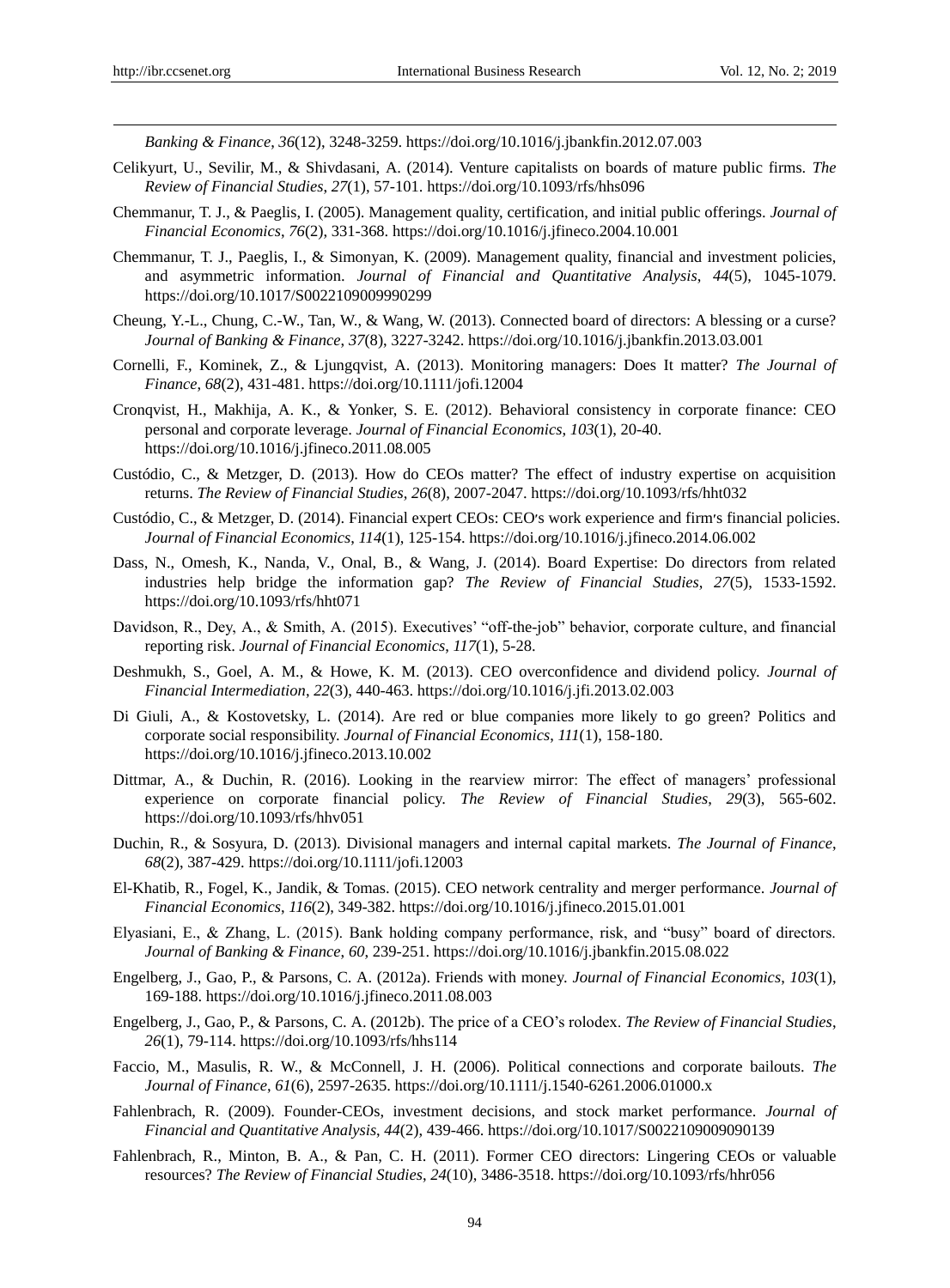- Falato, A., Kadyrzhanova, D., & Lel, U. (2014). Distracted directors: Does board busyness hurt shareholder value? *Journal of Financial Economics*, *113*(3), 404-426. https://doi.org/10.1016/j.jfineco.2014.05.005
- Faleye, O., Kovacs, T., & Venkateswaran, A. (2014). Do better-connected CEOs innovate more? *Journal of Financial and Quantitative Analysis*, *49*(5), 1201-1225. https://doi.org/10.1017/S0022109014000714
- Fama, E. F., & Jensen, M. C. (1983). Separation of Ownership and Control. *Journal of Law and Economics*, *26*(2), 301-325.
- Fan, J. P. H., Wong, T. J., & Zhang, T. (2007). Politically connected CEOs, corporate governance, and Post-IPO performance of China's newly partially privatized firms. *Journal of Financial Economics*, *84*(2), 330-357. https://doi.org/10.1016/j.jfineco.2006.03.008
- Fee, C. E., Hadlock, C. J., & Pierce, J. R. (2013). Managers with and without style: Evidence using exogenous variation. *The Review of Financial Studies*, *26*, 567-601. https://doi.org/10.1093/rfs/hhs131
- Ferris, S. P., Jagannathan, M., & Pritchard, A. C. (2003). Too busy to mind the business? monitoring by directors with multiple board appointments. *The Journal of Finance*, *58*(3), 1087-1111. https://doi.org/10.1111/1540-6261.00559
- Ferris, S. P., Jayaraman, N., & Sabherwal, S. (2013). CEO overconfidence and international merger and acquisition activity. *Journal of Financial and Quantitative Analysis*, *48*(1), 137-164. https://doi.org/10.1017/S0022109013000069
- Fich, E. M., & Shivdasani, A. (2006). Are Busy Boards Effective Monitors? *The Journal of Finance*, *61*(2), 689-724. https://doi.org/10.1111/j.1540-6261.2006.00852.x
- Field, L., Lowry, M., & Mkrtchyan, A. (2013). Are busy boards detrimental? *Journal of Financial Economics*, *109*(2), 63-82. https://doi.org/10.1016/j.jfineco.2013.02.004
- Fracassi, C., & Tate, G. (2012). External networking and internal firm governance. *The Journal of Finance*, *67*(1), 153-194. https://doi.org/10.1111/j.1540-6261.2011.01706.x
- Gao, N., & Jain, B. A. (2011). Founder CEO management and the long-run investment performance of IPO firms. *Journal of Banking & Finance*, *35*(7), 1669-1682. https://doi.org/10.1016/j.jbankfin.2010.11.008
- Garc á-Meca, E., Garc á-Sánchez, I.-M., & Mart nez-Ferrero, J. (2015). Board diversity and its effects on bank performance: An international analysis. *Journal of Banking & Finance*, *53*, 202-214. https://doi.org/10.1016/j.jbankfin.2014.12.002
- Gaspar, J.-M., & Massa, M. (2011). The role of commonality between CEO and divisional managers in internal capital markets. *Journal of Financial and Quantitative Analysis*, *46*(6), 841-869. https://doi.org/10.1017/S0022109011000111
- Gervais, S., Heaton, J. B., & Odean, T. (2011). Overconfidence, compensation contracts, and capital budgeting. *The Journal of Finance*, *66*(5), 1735-1777. https://doi.org/10.1111/j.1540-6261.2011.01686.x
- Giannetti, M., Liao, G., & Yu, X. (2015). The brain gain of corporate boards: Evidence from China. *The Journal of Finance*, *70*(4), 1629-1682. https://doi.org/https://doi.org/10.1111/jofi.12198
- Goel, A. M., & Thakor, A. v. (2008). Overconfidence, CEO selection, and corporate governance. *The Journal of Finance*, *63*(6), 2737-2784. https://doi.org/https://doi.org/10.1111/j.1540-6261.2008.01412.x
- Goldman, E., Rocholl, J., & So, J. (2009). Do politically connected boards affect firm value? *The Review of Financial Studies*, *22*(6), 2331-2360. https://doi.org/10.1093/rfs/hhn088
- Goldman, E., Rocholl, J., & So, J. (2013). Politically connected boards of directors and the allocation of procurement contracts. *Review of Finance*, *17*(5), 1617-1648. https://doi.org/10.1093/rof/rfs039
- Golubov, A., Yawson, A., & Zhang, H. (2015). Extraordinary acquirers. *Journal of Financial Economics*, *116*, 314-330. https://doi.org/10.1016/j.jfineco.2015.02.005
- Graham, J. R., & Harvey, C. R. (2001). The theory and practice of corporate finance: evidence from the field. *Journal of Financial Economics*, *60*(3), 187-243. https://doi.org/10.1016/S0304-405X(01)00044-7
- Graham, J. R., Harvey, C. R., & Puri, M. (2013). Managerial attitudes and corporate actions. *Journal of Financial Economics*, *109*(1), 103-121.
- Graham, J. R., Harvey, C. R., & Puri, M. (2015). Capital allocation and delegation of decision-making authority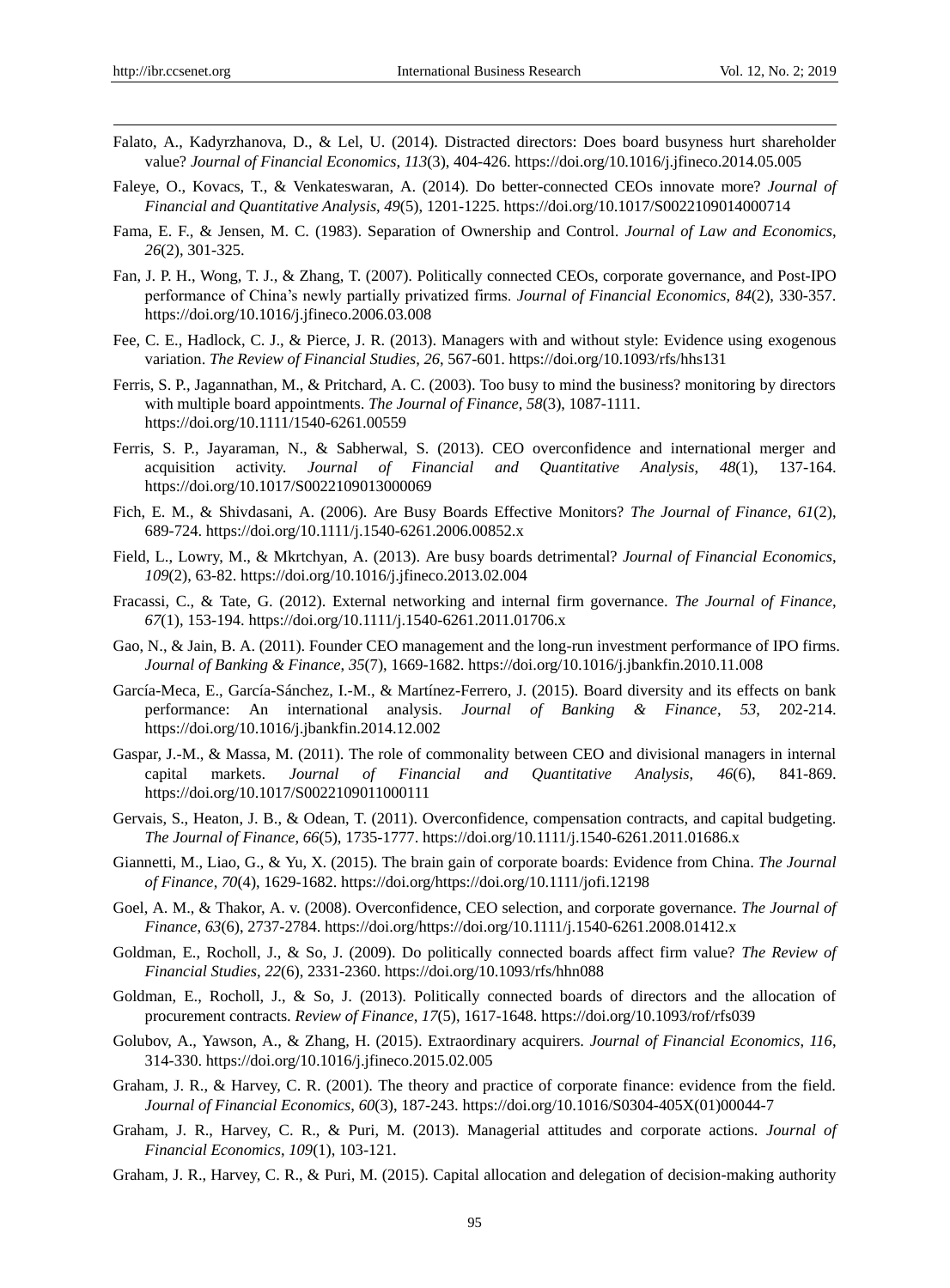within firms. *Journal of Financial Economics*, *115*(3), 449-470. https://doi.org/10.1016/j.jfineco.2014.10.011

- Graham, J. R., Li, S., & Qiu, J. (2012). Managerial attributes and executive compensation. *The Review of Financial Studies*, *25*(1), 144-186. https://doi.org/https://doi.org/10.1016/j.jfineco.2013.01.010
- Güner, A. B., Malmendier, U., & Tate, G. (2008). Financial expertise of directors. *Journal of Financial Economics*, *88*(2), 323-354. https://doi.org/10.1016/j.jfineco.2007.05.009
- Hackbarth, D. (2008). Managerial traits and capital structure decisions. *Journal of Financial and Quantitative Analysis*, *43*(4), 843-882. https://doi.org/10.1017/S002210900001437X
- Hall, B. J., & Murphy, K. J. (2002). Stock options for undiversified executives. *Journal of Accounting and Economics*, *33*, 3-42. https://doi.org/10.1016/S0165-4101(01)00050-7
- Hambrick, D. C. (2007). Upper Echelons Theory: An Update. *The Academy of Management Review*, (Volume 32, Issue 2), 334-343.
- Hambrick, D. C., & Mason, P. A. (1984). Upper echelons: The organization as a reflection of its top managers. *The Academy of Management Review*, *9*(2), 193-206. https://doi.org/10.5465/amr.1984.4277628
- Hirschleifer, D., Low, A., & Teoh, S. H. (2012). Are overconfident CEOs better innovators? *The Journal of Finance*, *67*(4), 1457-1498. https://doi.org/10.1111/j.1540-6261.2012.01753.x
- Ho, P.-H., Huang, C.-W., Lin, C.-Y., & Yen, J.-F. (2016). CEO overconfidence and financial crisis: Evidence from bank lending and leverage. *Journal of Financial Economics*, *120*(1), 194-209. https://doi.org/10.1016/j.jfineco.2015.04.007
- Huang, J., & Kisgen, D. J. (2013). Gender and corporate finance: Are male executives overconfident relative to female executives? *Journal of Financial Economics*, *108*(3), 822-839. https://doi.org/10.1016/j.jfineco.2012.12.005
- Huang, S. (2014). Managerial expertise, corporate decisions and firm value: Evidence from corporate refocusing. *Journal of Financial Intermediation*, *23*(3), 348-375. https://doi.org/10.1016/j.jfi.2014.04.003
- Hubbard, R. G. (1998). Capital-market imperfections and investment. *Journal of Economic Literature*, *36*(1), 193-225.
- Hutton, I., Jiang, D., & Kumar, A. (2014). Corporate policies of republican managers. *Journal of Financial and Quantitative Analysis*, *49*(5), 1279-1310. https://doi.org/10.1017/S0022109014000702
- Hwang, B.-H., & Kim, S. (2009). It pays to have friends. *Journal of Financial Economics*, *93*(1), 138-158. https://doi.org/10.1016/j.jfineco.2008.07.005
- Ishii, J., & Xuan, Y. (2014). Acquirer-target social ties and merger outcomes. *Journal of Financial Economics*, *112*(3), 344-363. https://doi.org/10.1016/j.jfineco.2014.02.007
- Jacobsen, S. (2014). The death of the deal: Are withdrawn acquisition deals informative of CEO quality? *Journal of Financial Economics*, *114*(1), 54-83. https://doi.org/10.1016/j.jfineco.2014.05.011
- Jenter, D., & Lewellen, K. (2015). CEO preferences and acquisitions. *The Journal of Finance*, *70*(6), 2813-2852. https://doi.org/10.1111/jofi.12283
- Jiang, W., Wan, H., & Zhao, S. (2016). Reputation concerns of independent directors: Evidence from individual director voting. *The Review of Financial Studies*, *29*(3), 655-696. https://doi.org/10.1093/rfs/hhv125
- Jiraporn, P., Singh, M., & Lee, C. I. (2009). Ineffective corporate governance: Director busyness and board committee memberships. *Journal of Banking & Finance*, *33*(5), 819-828. https://doi.org/10.1016/j.jbankfin.2008.09.020
- Kaplan, S. N., Klebanov, M. M., & Sorensen, M. (2012). Which CEO characteristics and abilities matter? *The Journal of Finance*, *67*(3), 973-1007. https://doi.org/10.1111/j.1540-6261.2012.01739.x
- Kauko, K. (2009). Managers and efficiency in banking. *Journal of Banking & Finance*, *33*(3), 546-556. https://doi.org/10.1016/j.jbankfin.2008.09.007
- Khanna, V., Kim, E. H., & Lu, Y. (2015). CEO connectedness and corporate fraud. *The Journal of Finance*, *70*(3), 1203-1252. https://doi.org/10.1111/jofi.12243
- Khlif, H., & Achek, I. (2017). Gender in accounting research: a review. *Managerial Auditing Journal*, *32*(6).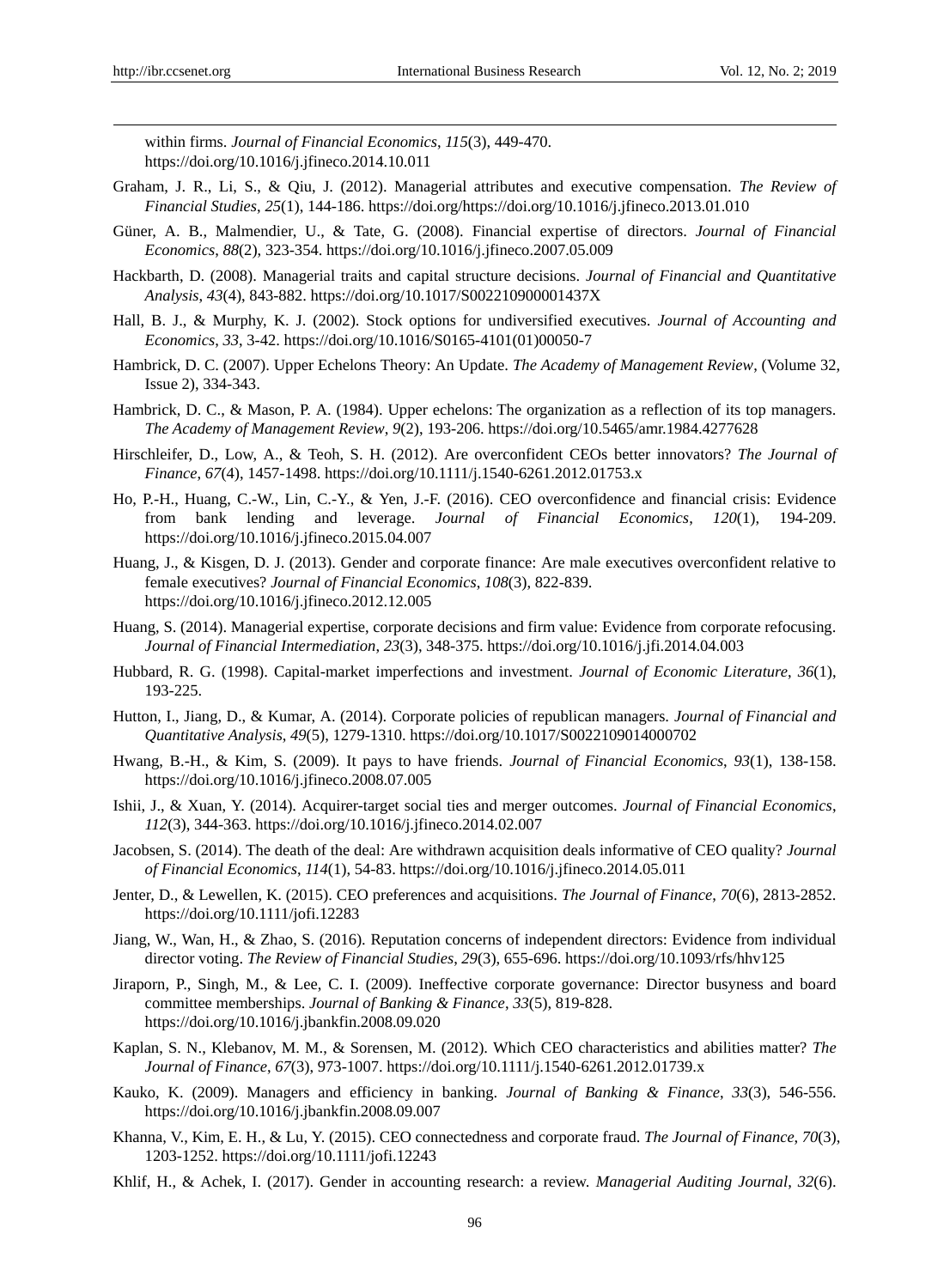https://doi.org/10.1108/MAJ-02-2016-1319

- Kim, Y. H. (Andy). (2013). Self attribution bias of the CEO: Evidence from CEO interviews on CNBC. *Journal of Banking & Finance*, *37*(7), 2472-2489. https://doi.org/10.1016/j.jbankfin.2013.02.008
- Kolasinski, A. C., & Li, X. (2013). Can strong boards and trading their own firm's stock help CEOs make better decisions? Evidence from acquisitions by overconfident CEOs. *Journal of Financial and Quantitative Analysis*, *48*(4), 1173-1206. https://doi.org/10.1017/S0022109013000392
- Lambert, R. A., Larcker, D. F., & Verrecchi, R. E. (1991). Portfolio considerations in valuing executive compensation. *Journal of Accounting Research*, *29*, 129-149. https://doi.org/10.2307/2491032
- Lee, J., Lee, K. J., & Nagarajan, N. J. (2014). Birds of a feather: Value implications of political alignment between top management and directors. *Journal of Financial Economics*, *112*(2), 232-250. https://doi.org/10.1016/j.jfineco.2014.02.004
- Lemmon, M., Roberts, M., & Zender, J. (2008). Back to the beginning: Persistence and the cross-sectional distribution of capital structure. *The Journal of Finance*, *63*, 1575-1608. https://doi.org/10.1111/j.1540-6261.2008.01369.x
- Li, F., & Srinivasan, S. (2011). Corporate governance when founders are directors. *Journal of Financial Economics*, *102*(2), 454-469. https://doi.org/10.1016/j.jfineco.2010.11.006
- Lin, Z., Song, B. Y., & Tian, Z. (2016). Does director-level reputation matter? Evidence from bank loan contracting. *Journal of Banking & Finance*, *70*, 160-176. https://doi.org/10.1016/j.jbankfin.2016.04.021
- Malmendier, U., & Tate, G. (2005). CEO overconfidence and corporate investment. *The Journal of Finance*, *60*(6), 2661-2700. https://doi.org/10.1111/j.1540-6261.2005.00813.x
- Malmendier, U., & Tate, G. (2008). Who makes acquisitions? CEO overconfidence and the market's reaction. *Journal of Financial Economics*, *89*(1), 20-43. https://doi.org/10.1016/j.jfineco.2007.07.002
- Malmendier, U., Tate, G., & Yan, J. (2011). Overconfidence and early-life experiences: The effect of managerial traits on corporate financial policies. *The Journal of Finance*, *66*(5), 1687-1733. https://doi.org/10.1111/j.1540-6261.2005.00813.x
- Masulis, R. W., & Reza, S. W. (2015). Agency problems of corporate philanthropy. *The Review of Financial Studies*, *28*(2), 592-636. https://doi.org/10.1093/rfs/hhu082
- Mersland, R., & Strøm, R. Ø. (2009). Performance and governance in microfinance institutions. *Journal of Banking & Finance*, *33*(4), 662-669. https://doi.org/10.1016/j.jbankfin.2008.11.009
- Miller, M. H. (1977). Debt and taxes. *The Journal of Finance*, *32*, 261-275. https://doi.org/10.1111/j.1540-6261.1977.tb03267.x
- Minton, B. A., Taillard, J. P., & Williamson, R. (2014). Financial expertise of the board, risk taking, and performance: evidence from bank holding companies. *Journal of Financial and Quantitative Analysis*, *49*(2), 351-380. https://doi.org/10.1017/S0022109014000283
- Mironov, M. (2015). Should one hire a corrupt CEO in a corrupt country? *Journal of Financial Economics*, *117*(1), 29-42. https://doi.org/10.1016/j.jfineco.2014.03.002
- Mullins, W., & Schoar, A. (2016). How do CEOs see their roles? Management philosophies and styles in family and non-family firms. *Journal of Financial Economics*, *119*(1), 24-43. https://doi.org/10.1016/j.jfineco.2015.08.011
- Myers, S. C., & Majluf, N. S. (1984). Corporate financing and investment decisions when firms have information that investors do not have. *Journal of Financial Economics*, *13*(2), 187-221. https://doi.org/https://doi.org/10.1016/0304-405X(84)90023-0
- Oxelheim, L., & Randøy, T. (2003). The impact of foreign board membership on firm value. *Journal of Banking & Finance*, *27*(12), 2369-2392. https://doi.org/10.1016/S0378-4266(02)00395-3
- Pan, X., & Tian, G. G. (2016). Family control and loan collateral: Evidence from China. *Journal of Banking & Finance*, *67*, 53-68. https://doi.org/10.1016/j.jbankfin.2016.02.003
- Pan, Y., Wang, T. Y., & Weisbach, M. S. (2016). CEO investment cycles. *The Review of Financial Studies*, (Volume 29, Issue 11), 2955-2999.